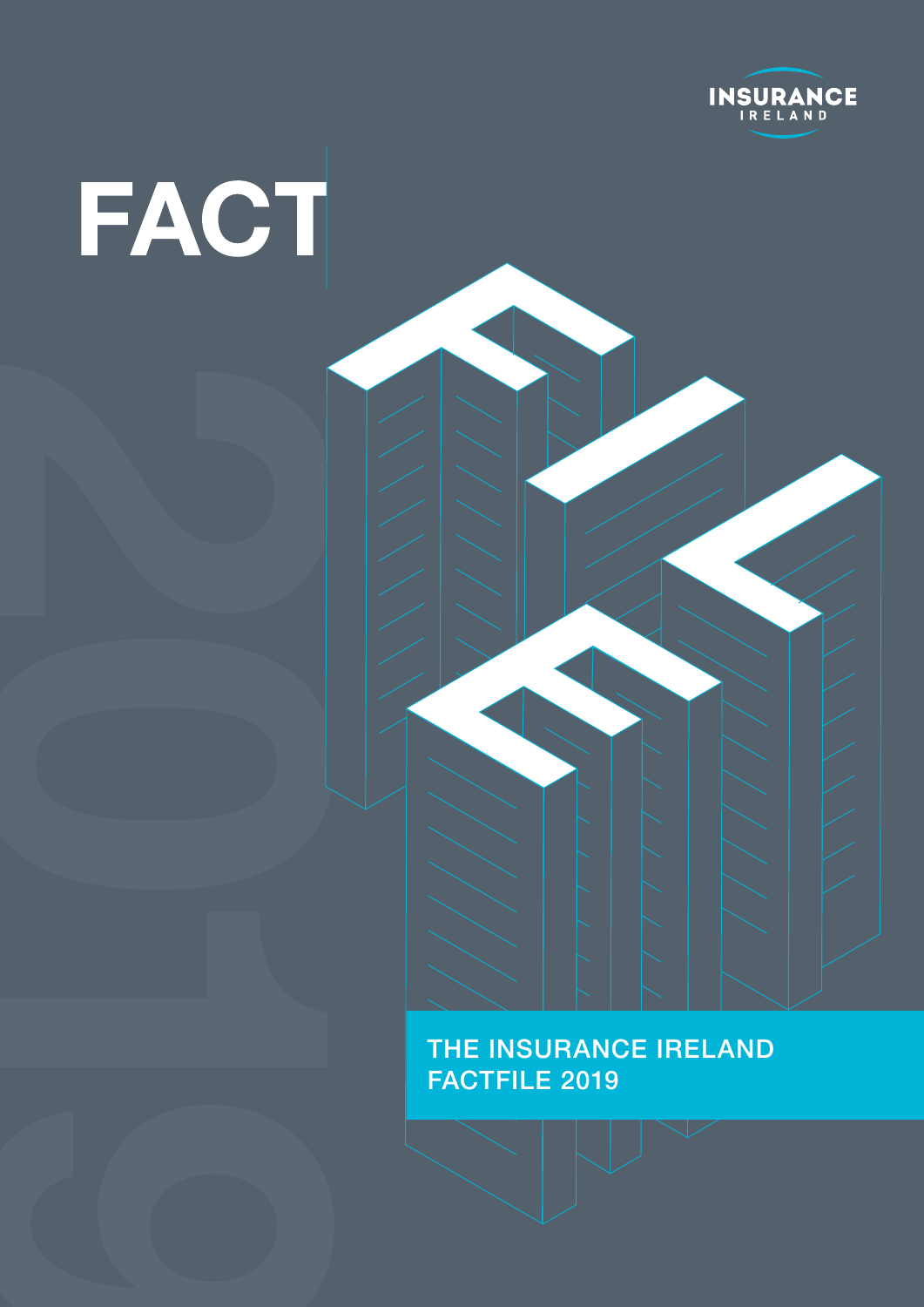# **Contents**

- About Us
- About Factfile
- Executive Summary
- The Irish Insurance Market
- Life Assurance and Pensions Market
- General Insurance Market
- International Market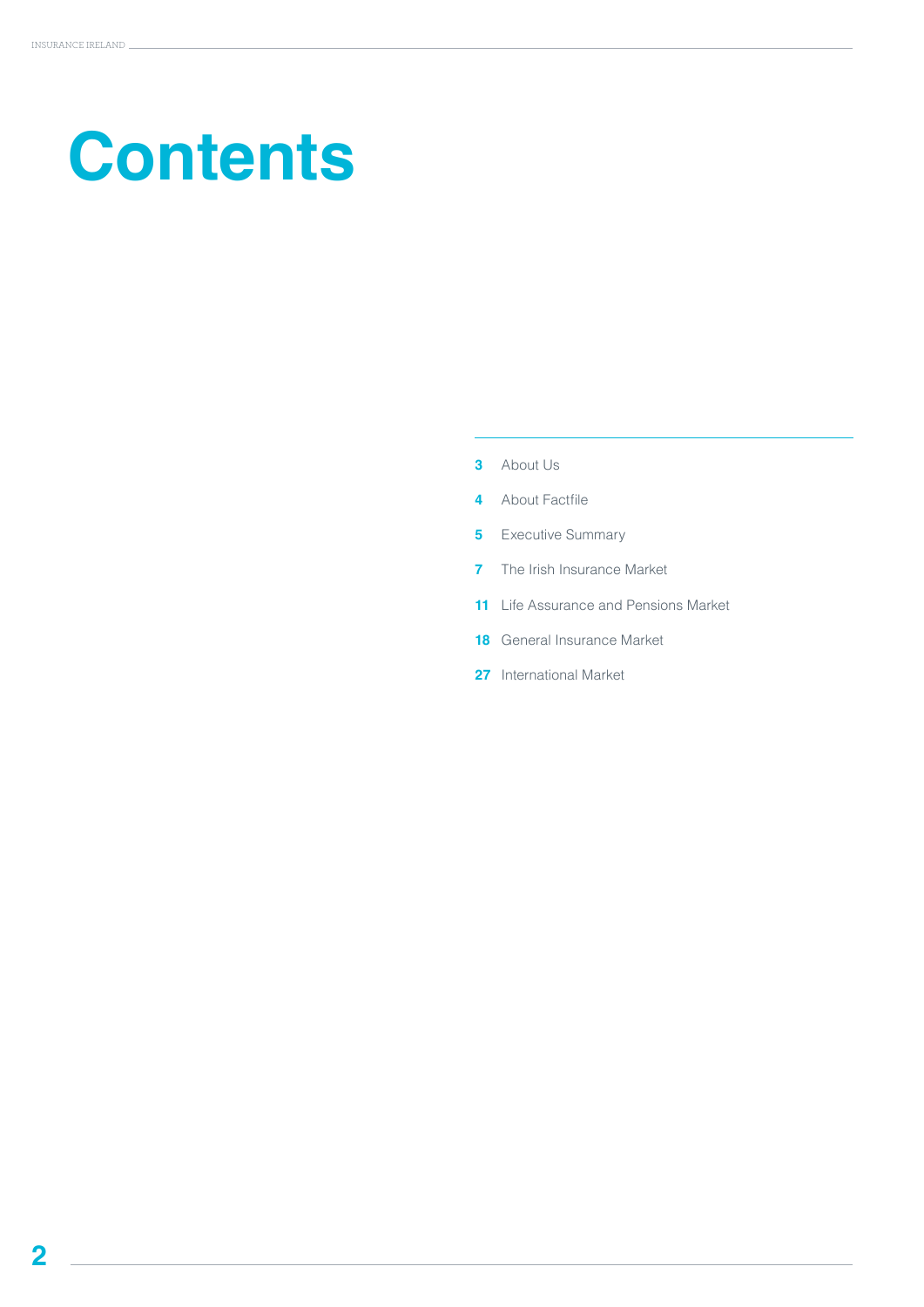# **About Us**

Insurance Ireland is the voice of insurance in Ireland, we represent the general insurance, health insurance, life assurance, reinsurance and captive management sectors.

We represent 135 companies providing insurance domestically and internationally from Ireland. Approximately 28,000 people are employed by the sector, directly and indirectly, with one in four jobs in financial services being in insurance. Our members pay out more than €14 billion in claims and benefits to Irish customers annually and contribute over €1.6 billion in tax to the exchequer each year.

Our mission is to represent and enable the development of the insurance sector for customers, our members and the broader economy. Our key functions include:

- **•** Enabling a healthy regulatory and competitive environment
- **•** Building the insurance sector contribution to society and the economy
- **•** Enabling the industry to deliver the best outcomes for customers
- **•** Representing members' interests to government, state agencies, regulatory bodies, public representatives, interest groups, the media and the general public
- **•** Representing the position of members at a European level, particularly with Insurance Europe, the European association for national representative bodies, and at a global level with the Global Federation of Insurance Associations (GFIA)
- **•** Developing Ireland as a hub for internationally traded insurance and reinsurance through promotional activity, advocacy, collaboration with state agencies and through informing government policy like IFS2020

INSURANCE IRELAND **THE VOICE OF INSURANCE VOICE OF INSURANCE** CE IRELAN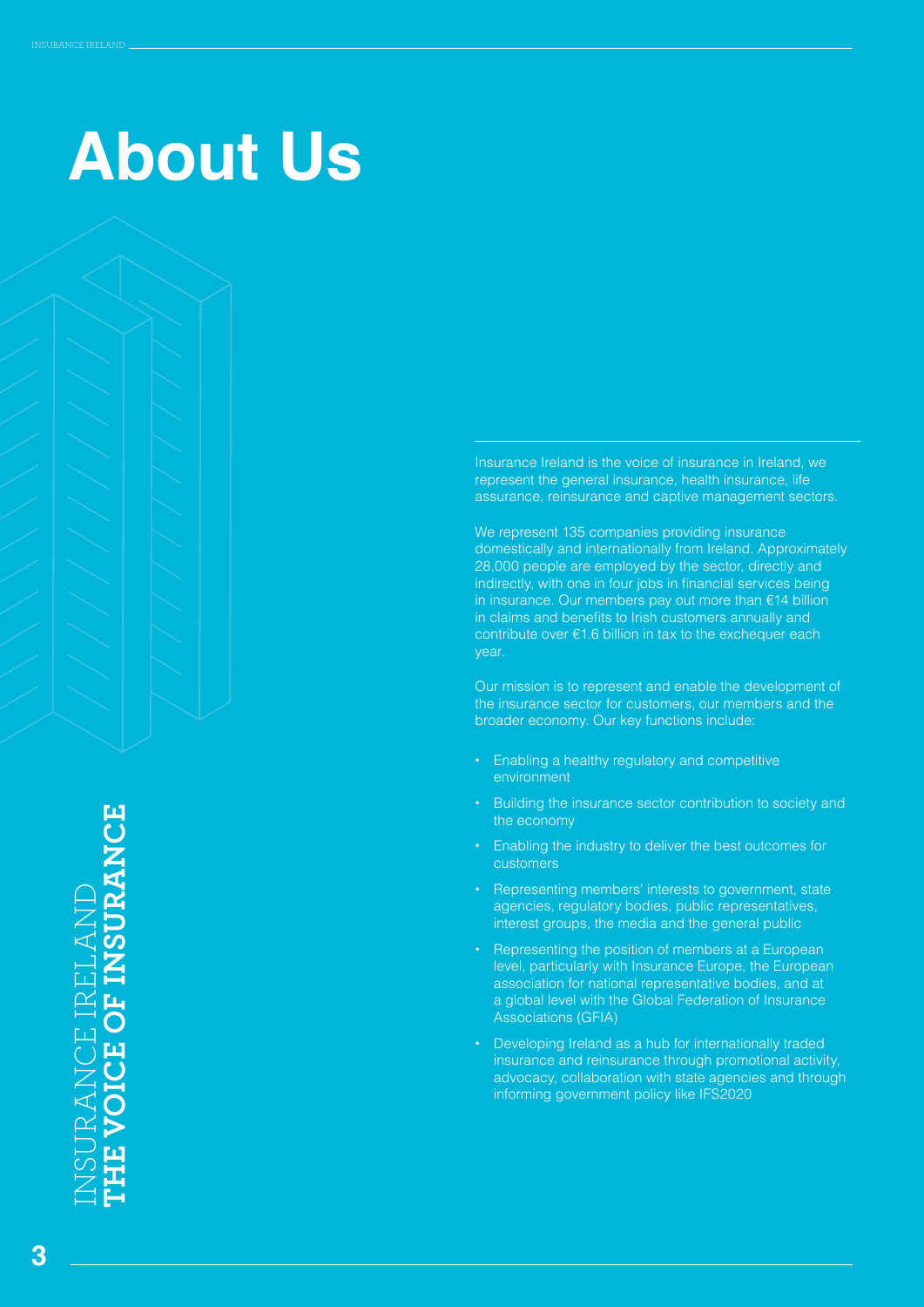# **About Factfile**

Factfile 2019 is part of a series published by Insurance Ireland annually, providing the key facts and figures on the industry in Ireland. This is the twenty-seventh year of publication and the Insurance Ireland Factfile is now a well-established primary source of information on the domestic and international business of insurers based in Ireland. The data is collected from members of Insurance Ireland unless otherwise indicated.

# **YEARS** IN PRODUCTION

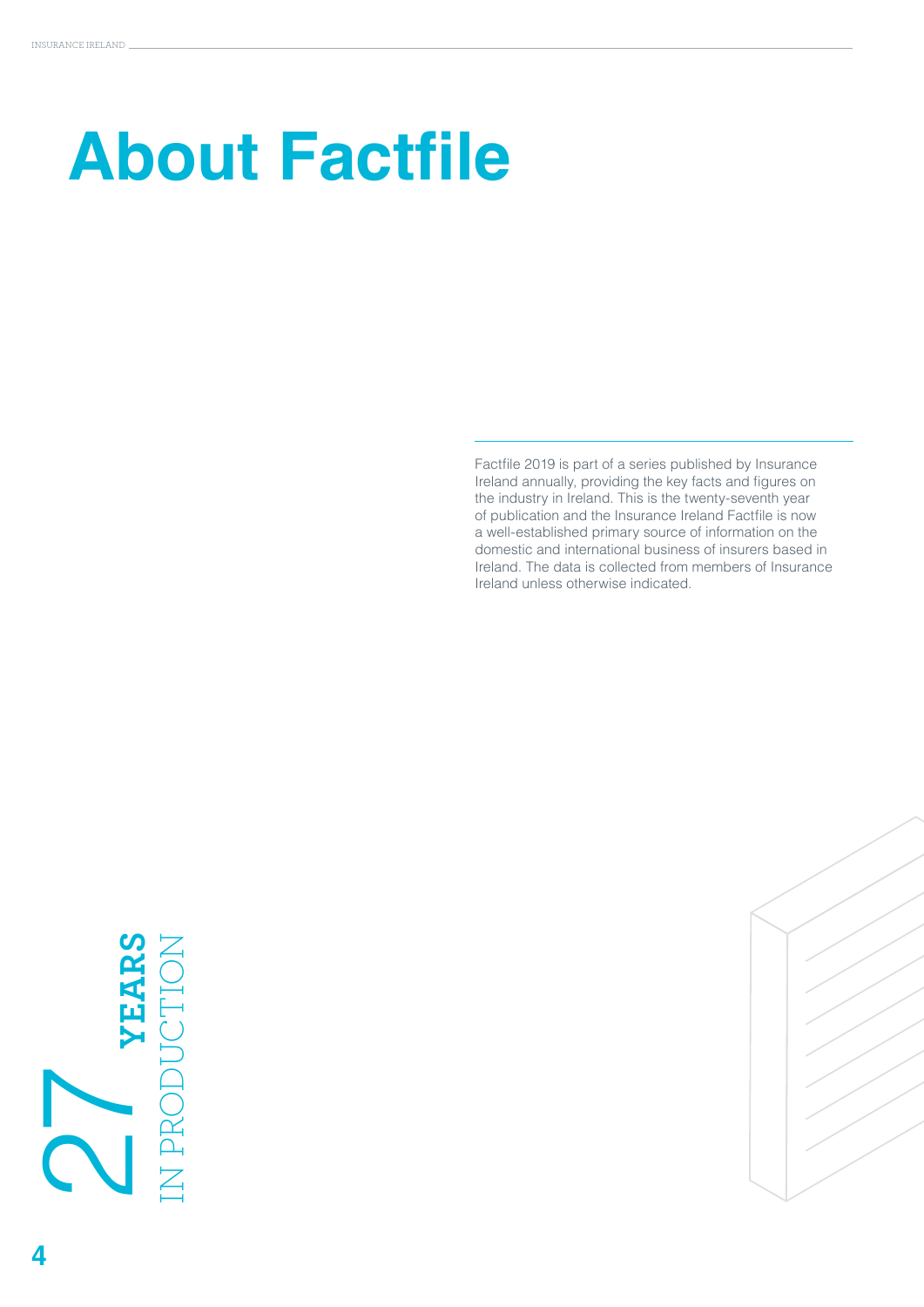# **Executive Summary**

### **The Irish Insurance Market - A Comparative Overview**

- **•** Gross insurance premium income for domestic life and general insurance combined was €15,364.9m in 2019 compared to  $£15,410.3m$  in 2018 –a decrease of 0.3%. Premium income as a percentage of GDP was 4.5%. Premiums per capita decreased to €3,201 in 2019 from €3,210 in 2018.
- **•** The capital values of assets in many investment areas increased in 2019. Assets comprising life policyholders' funds and general insurance technical reserves was €138.5bn at the end of the year.
- **•** The insurance sector is a major employer in the Irish economy. Insurance Ireland life and general insurance member companies employed over 17,000 people in Ireland. In addition, significant numbers are employed in the wider insurance industry e.g. broking, loss adjusting and assessing, and in outsourced service providers.
- **•** International life members wrote €16,708.5m of gross insurance premium internationally while our International general insurance members gross premium income was €8813m. Insurance Ireland re/captive members wrote a premium income of €10,867.1m. Insurance Ireland health members wrote gross premium income of €2,564m in Ireland in 2019.

### **Life Assurance and Pensions Market**

- **•** Our life assurance members' aggregate domestic premium income was €11,650m for 2019, which is a decrease of 2% on the previous year (€11,841).
- **•** New annual premium (AP) business was €862m, up 9% from €790m in 2018.
- **•** New single premium business was €7659m, down 7% from €8,234m in 2018.
- **•** New business annual premium equivalent (AP sales + 10% of SP sales) increased 1% to €1,628m compared with €1,613m in 2018.
- **•** €9,690.8m was paid out by life assurance companies in benefits and claims in 2019. These payments and benefits cover a wide range of areas.
- **•** The total value of life assurance protection in force at the end of 2019 was estimated at €490.8bn, compared to €379.9bn at the end of 2018, which is a jump of 29.2%.
- **•** The aggregate value of policyholders' funds managed by life members increased by 17% to €131,153m in 2019. The value of equity investments, which represented 60% of total policyholders' funds at the end of 2019, increased by 26% from €66,778m in 2018 to €79,034m in 2019.
- **•** The value of life insurance funds invested in gilts increased by 18% to €32,311m. Gilts now represent 24.6% of life assurance investments, compared to 24.4% in 2018.
- **•** Cash holdings decreased from 10.4% in 2018 to 7.7% in 2019, with a value of €10,049m.
- **•** Property assets increased from €5,355m in 2018 to €5,043m in 2019. This represents 3.8% of total life assurance investments

### **General Insurance Market**

- **•** Our 17 domestic general insurance members wrote gross premium of €3,715m in 2019 (up 4.1% on 2018). Gross incurred claims costs were €2,209m in 2019 (up 10% on 2018).
- **•** Motor insurance remains the largest class of general insurance with gross written premium of €1,873.1m (50.4% of all general insurance business). Property is the second largest class of general insurance business (24.4%). Liability insurance accounts for 18.9% of business and is the third largest class.
- **•** Net written premium (i.e. total premium after reinsurance costs have been deducted) was €2,490.3m (down 0.1% on 2018). Net earned premium was €2,469.1m in 2019 (down 0.7% on 2018).
- **•** The number of new claims notified to Insurance Ireland members was 331,039. 59% of new claims were motor claims while 14.8% were made on property insurance policies (household and commercial property).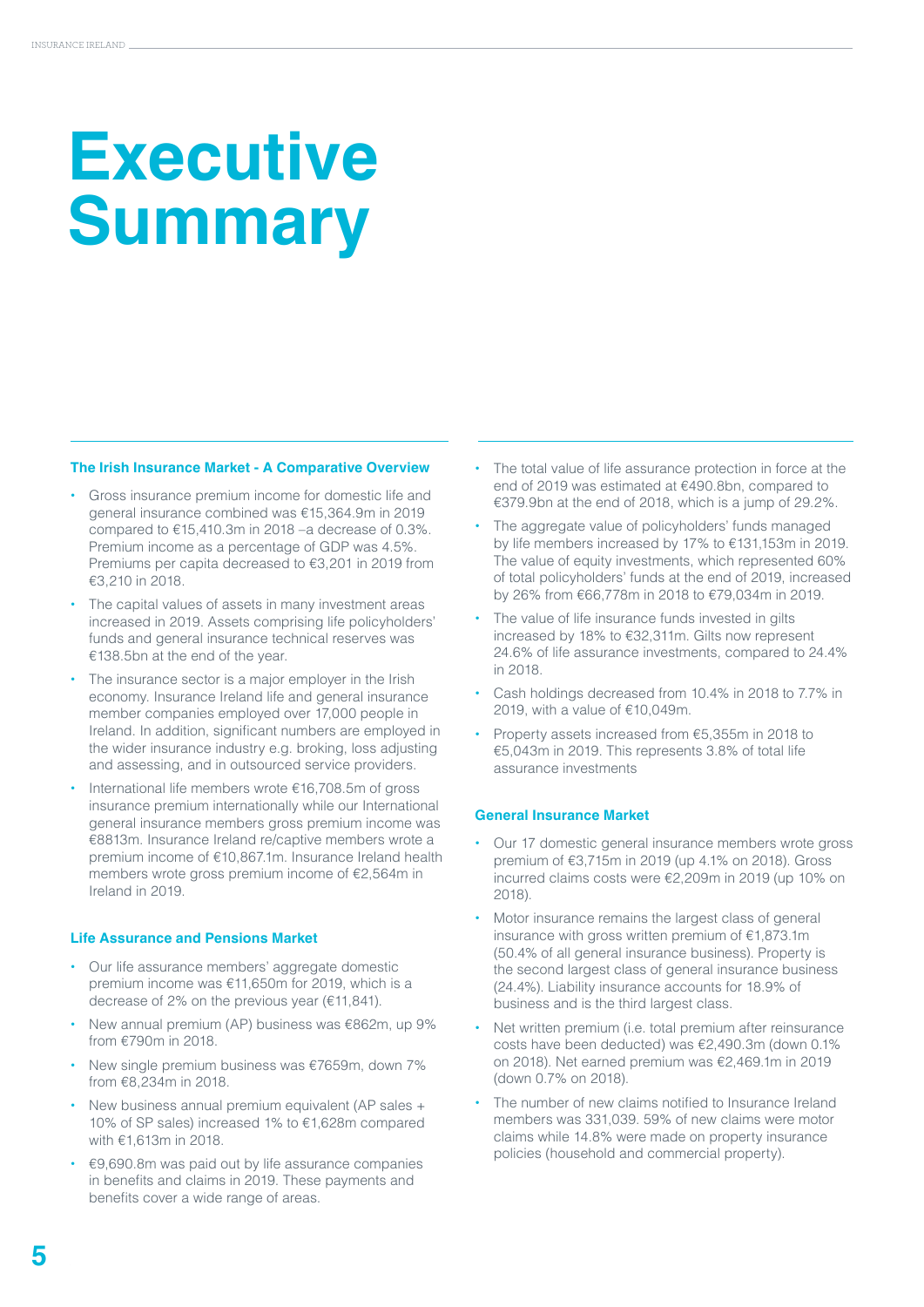**•** Net incurred claims costs amounted to €1,583m (down 2.8% on 2018) leading to a net underwriting profit in 2019 of €191.6m compared with a net underwriting profit of €180.4m in 2018. After investment income is added, the market made a net operating profit of €311.7m in 2019 compared with a net operating profit of €271.4m in 2018.

### **International Life Assurance Market**

- **•** Most of the international premium income is new single premium income. In 2019, the figure for Insurance Ireland's international life members was €15,564m which is an increase of 3% on last year's figure of €15,153m. Annual premium income for 2019 was €1,144.5m. This is a 164% increase on the figure for 2018 of €433.4m.
- **•** Over the five-year period from 2015-2019, single premium business reduced from €20,583m in 2015 to €15,564m in 2019. Annual premium income increased from €296.4m to €1,144.5m over the same period.
- **•** The top two countries for single premium business were Italy and the United Kingdom.
- **•** 90% of international single premium income is represented by unit linked single premium business (Class III).

### **Health Insurance Market**

**•** Our three health insurance members write approximately 100% of health insurance in the domestic market. Combined, they wrote a gross premium income of €2,564m in 2019. Gross Incurred Claims in 2019 amounted to €2,247m. At the end 2019 the number of people with private health insurance inpatient cover was 2,275,952 – approximately 46% of the population.

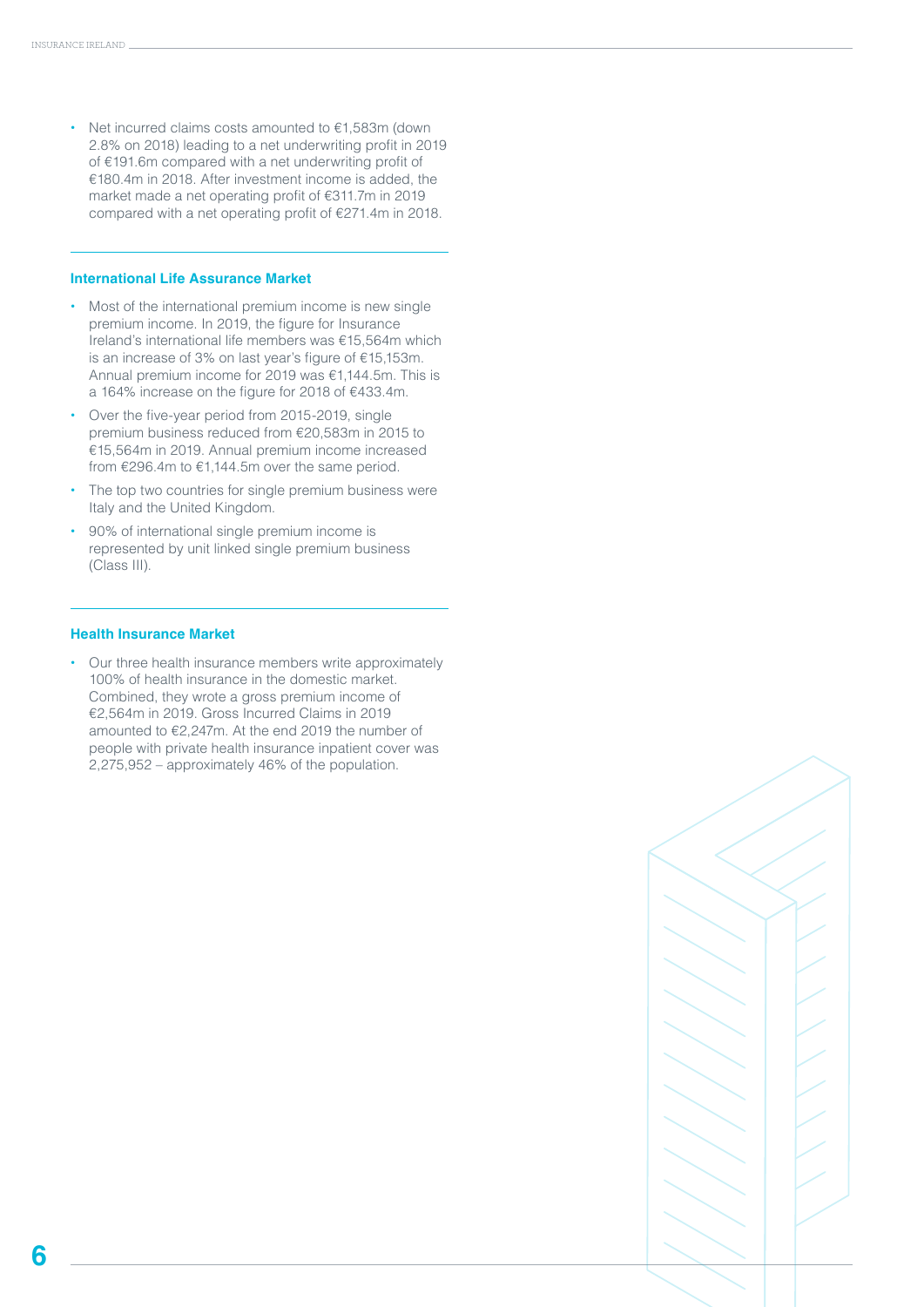# **The Irish Insurance Market**

This chapter provides an overview of trends in the Irish insurance market, both from a recent historical perspective (2015-2019) and in an international context. In addition, data is provided which sets the insurance sector in the context of the wider economy in terms of Gross Domestic Product

(GDP), premiums per head of population and employment. The insurance data presented in this chapter is provided by our domestic insurance members and does not represent international or health insurance members.

### **THE INSURANCE MARKET IN THE ECONOMY**

### **2019 Premium Income - Life and General**

| Year                                                                                           | Life     | <b>General</b> | <b>Total</b> |  |  |
|------------------------------------------------------------------------------------------------|----------|----------------|--------------|--|--|
| Gross Premium Income (€m)                                                                      | 11.650.2 | 3.714.7        | 15.364.9     |  |  |
| Premium Income: GDP (%)                                                                        | 3.38:    | 1.08:          | 4.45         |  |  |
| Premiums per capita $(\epsilon)$                                                               | 2.427    | 774 :          | 3.201        |  |  |
| Investments <sup>*</sup> $(\epsilon m)$                                                        | 131.153: | 7,358          | 138.511      |  |  |
| * Policyholders' funds (life assurance) and Technical Reserves (General) at 31st December 2019 |          |                |              |  |  |

Gross insurance premium income for life and general insurance combined was €15,364.9m, compared to €15,410.3m in 2018 a decrease of 0.3%. Premium income as a percentage of GDP was 4.5%. Premiums per capita decreased to €3,201 in 2019 from €3,210 in 2018. The

capital values of assets in many investment areas increased in 2019. Assets comprising life policyholders' funds and general insurance technical reserves was €138.5bn at the end of the year.

### **Insurance Ireland's Members' Gross Premium Income 2015-2019**

| Year | Life $\epsilon$ m | General €m | Total $\epsilon$ m |
|------|-------------------|------------|--------------------|
| 2015 | 10,577.1          | 2,862.0    | 13,439.1           |
| 2016 | 9,655.5           | 3,252.7    | 12,908.2           |
| 2017 | 11,553.0          | 3,511.4    | 15,064.4           |
| 2018 | 11,840.5          | 3,569.8    | 15,410.3           |
| 2019 | 11,650.2          | 3,714.7    | 15,364.9           |

Life gross premium income increased from €10,577m in 2015 to €11,650m in 2019. General insurance gross written premium increased from €2,862m in 2015 to €3,715m in 2019.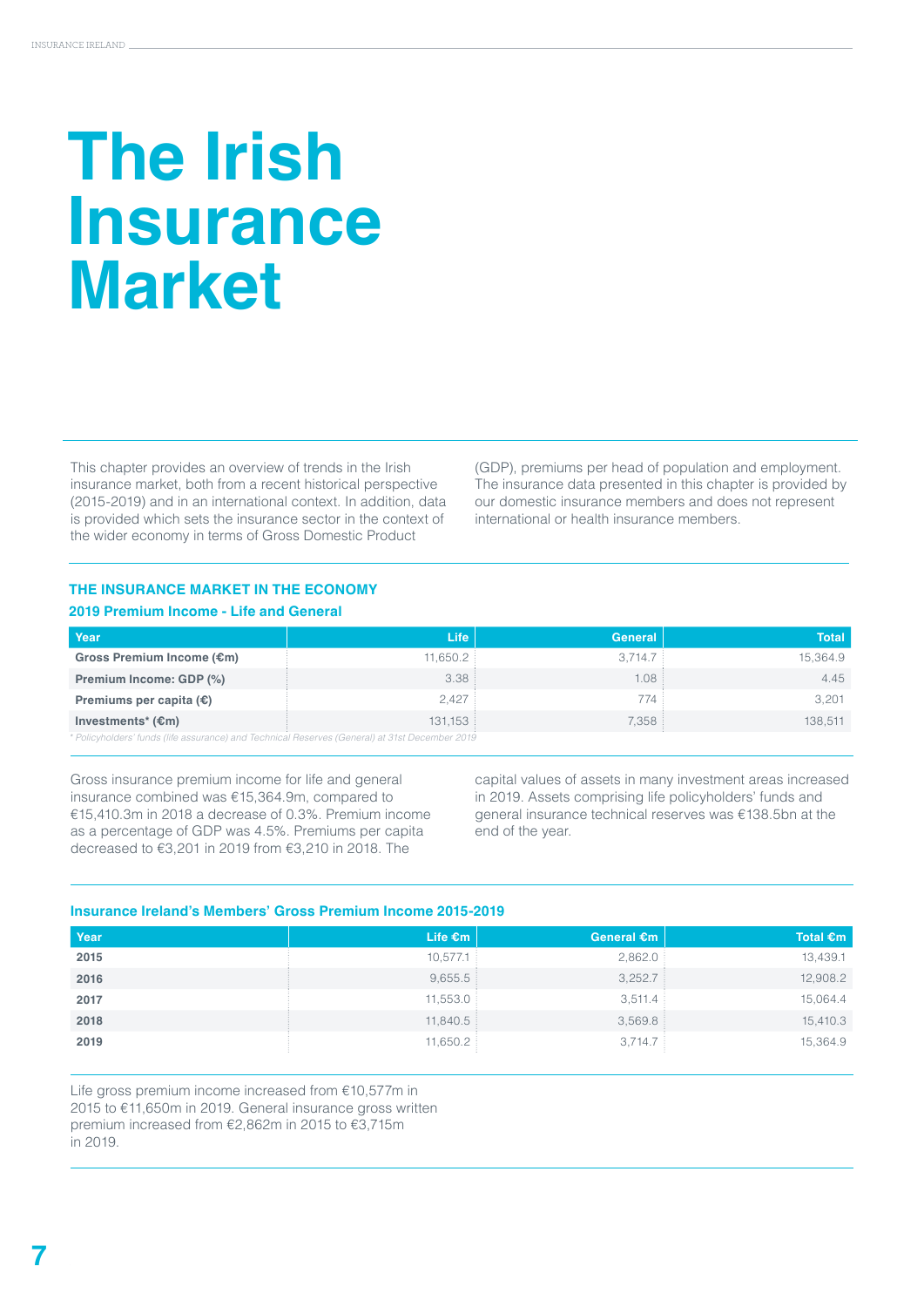### **Gross Premium Income and Domestic Product 2015-2019**

| Year | Gross Insurance Premium Income €m | $GDP * \epsilon m$ | <b>Premium Income:GDP %</b> |
|------|-----------------------------------|--------------------|-----------------------------|
| 2015 | 13,439.1                          | 262,037            | 5.1%                        |
| 2016 | 12,908.2                          | 275,567            | 4.7%                        |
| 2017 | 15,064.4                          | 294,110            | 5.1%                        |
| 2018 | 15,410.3                          | 324,038            | 4.8%                        |
| 2019 | 15,364.9                          | 345,184            | 4.5%                        |

Market combined life and general insurance premium income increased during 2015 to 2018 before dropping slightly in 2019. Premium income as a percentage of GDP was 4.5% in 2019.

### **Life & General Premiums as a Percentage of GDP for Ireland 2015-2019**

| Year | Life Premium as % of GDP $\vert$ | General Premium as % of GDP | Total w/out Intl % |
|------|----------------------------------|-----------------------------|--------------------|
| 2015 |                                  |                             | 5.                 |
| 2016 | 3.5:                             | $1.2$ :                     | 4.7                |
| 2017 | 3.9                              | 1.2                         | 5.1                |
| 2018 | 3.7:                             |                             | 4.8                |
| 2019 | 3.4                              |                             | 4.5                |

Life premiums as a percentage of GDP were 3.4% in 2019, down from 4% in 2015. General premiums as a percentage of GDP were 1.1% in 2019, which is the same level they were at in 2015.

### **Year-End Value of Investments**

|         | 2015 $\epsilon$ bn | $2016$ €bn | $2017$ €bn | 2018 $\epsilon$ bn | 2019 $\epsilon$ bn | % Change p.a. |
|---------|--------------------|------------|------------|--------------------|--------------------|---------------|
| Life    | 98.712 :           | 107.280    | 114.811 :  | 112.346            | 131.153            | 7.4           |
| General | 5.911:             | 7.262:     | 6.763:     | 6.832:             | 7.358              | 5.6           |
| Total   | 104.623            | 114.542    | 121.574    | 119,178            | 138.511            | 7.3           |

The value of life policyholders' funds increased from €98.7bn in 2015 to €131.2bn in 2019, an average growth rate of 7.4% over the period. General insurance technical reserves increased from €5.9bn in 2015 to €7.4bn in 2019, with an average percentage change of 5.6% over the years. The total value of life and general insurance assets was €138.5bn in 2019.

### **Life Assurance Benefits and Claims Paid 2015-2019**

| Year | Amount €m |
|------|-----------|
| 2015 | 8,969     |
| 2016 | 8,745     |
| 2017 | 9,428     |
| 2018 | 9,676     |
| 2019 | 9,691     |

€9,691m was paid out by life assurance companies in benefits and claims in 2019. These payments and benefits cover a wide range of areas, including:

- **•** Income and payouts on investment policies for policyholders.
- **•** Payment of death benefits which protect family income.
- **•** Payment of annuity income to pension policy holders. **•** Repayment of mortgages in the event of death of a
- policyholder.
- **•** Lump sum payouts to policyholders with serious illness cover.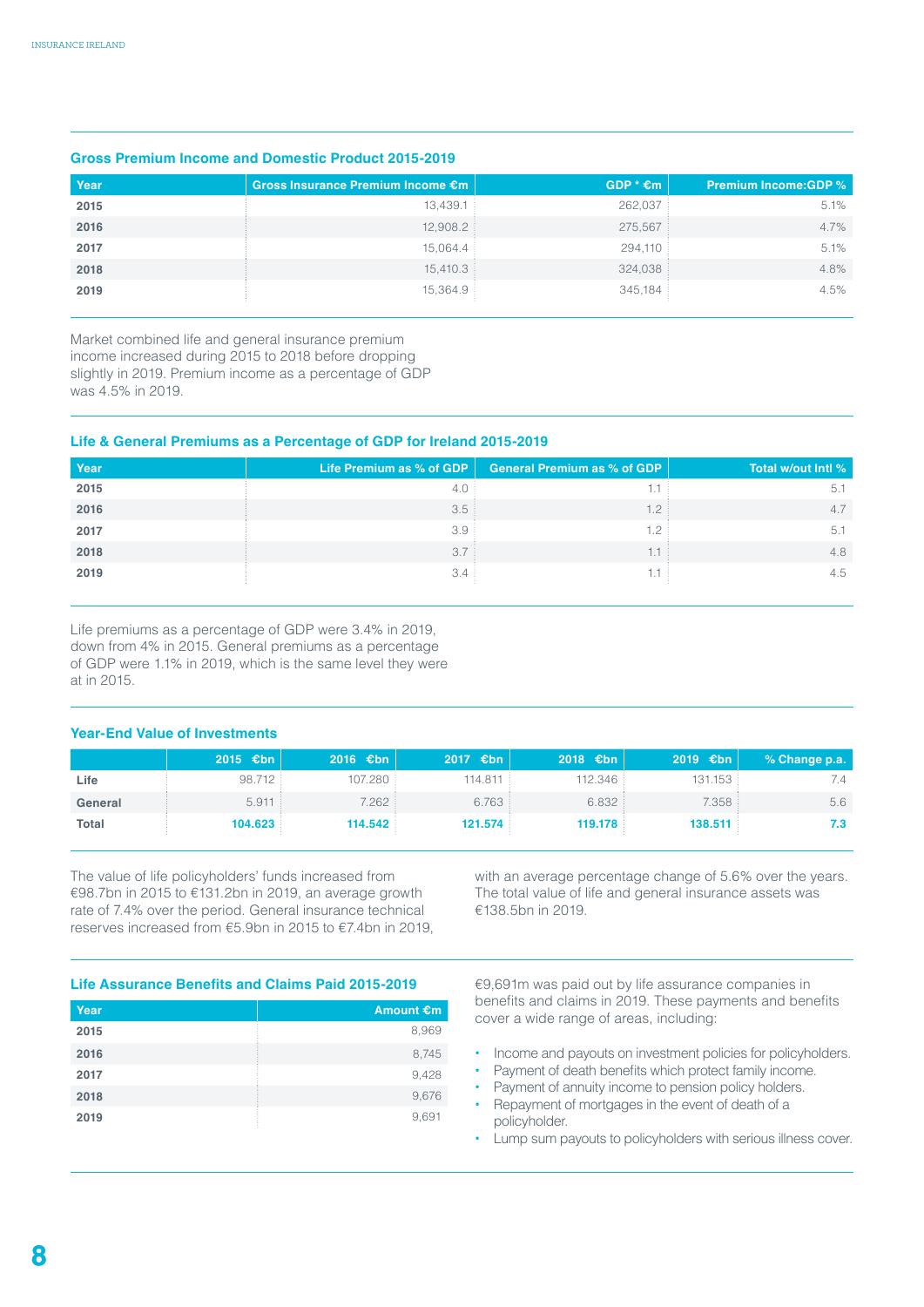### **General Insurance Premiums and Claims 2015-2019**

| Year | <b>Gross Earned</b><br><b>Premium €m</b> | <b>Gross Incurred Claims</b><br>€m |
|------|------------------------------------------|------------------------------------|
| 2015 | 2,758                                    | 2,101                              |
| 2016 | 3,055                                    | 2,090                              |
| 2017 | 3.440                                    | 2,069                              |
| 2018 | 3,552                                    | 2,010                              |
| 2019 | 3,663                                    | 2,209                              |

Gross earned premium for general insurance increased from 2015 to 2019 to stand at €3,663m.

Gross incurred claims followed a similar upward trend from 2015 onwards and reached €2,209m in 2019.

### **Employment in Insurance Companies in Ireland**

| <b>Employment in Insurance Companies in Ireland as</b><br>at 31st December 2019 |        |  |  |
|---------------------------------------------------------------------------------|--------|--|--|
| Life                                                                            | 7.987  |  |  |
| General                                                                         | 9.293  |  |  |
| Total                                                                           | 17.280 |  |  |

The insurance sector is a major employer in the Irish economy. Insurance Ireland life and general insurance member companies employed 17,280 people in Ireland. In addition, significant numbers are employed in the wider insurance industry e.g. broking, loss adjusting and assessing, and in outsourced service providers.

The 2019 Irish insurance market is set in both a European and a global context in this table. As with Ireland's GDP (0.45%), its global share of total gross insurance premiums (1.17%) is high relative to the country's population (0.06%). This reflects the developed market in Ireland for insurance and the relatively high levels of coverage in major classes of business (motor, property, liability, pensions and mortgage protection) compared to other countries, particularly in less economically developed areas.

### **The Irish Insurance Market in the World 2019**

|                    | <b>Global Share %</b> |            |                                      |                                         |                                       |                                                      |                                                                |
|--------------------|-----------------------|------------|--------------------------------------|-----------------------------------------|---------------------------------------|------------------------------------------------------|----------------------------------------------------------------|
|                    | <b>Population</b>     | <b>GDP</b> | <b>Life Gross</b><br><b>Premiums</b> | <b>General Gross</b><br><b>Premiums</b> | <b>Total Gross</b><br><b>Premiums</b> | <b>Total Gross</b><br><b>Premiums as</b><br>% of GDP | <b>Total Gross</b><br><b>Premiums Per</b><br><b>Capita USD</b> |
| <b>Ireland</b>     | 0.06                  | 0.45       | 2.27                                 | 0.21                                    | 1.17                                  | 7.51                                                 | 5,920                                                          |
| EU                 | 5.83                  | 17.80      | 22.75                                | 15.06                                   | 18.62                                 | 6.81                                                 | 2,374                                                          |
| <b>OECD</b>        | 17.72                 | 61.16      | 73.41                                | 84.24                                   | 79.22                                 | 9.01                                                 | 3,680                                                          |
| <b>EMEA</b>        | 35.41                 | 33.17      | 35.87                                | 22.24                                   | 28.55                                 | 5.67                                                 | 589                                                            |
| America*           | 13.12                 | 32.73      | 25.92                                | 59.07                                   | 43.71                                 | 9.66                                                 | 2,723                                                          |
| Asia-Pacific       | 54.30                 | 35.08      | 38.21                                | 18.70                                   | 27.74                                 | 5.71                                                 | 417                                                            |
| <b>Africa</b>      | 17.07                 | 2.01       | 1.58                                 | 0.65                                    | 1.08                                  | 2.78                                                 | 52                                                             |
| <b>Total World</b> | 100.00                | 100.00     | 100.00                               | 100.00                                  | 100.00                                | 7.23                                                 | 818                                                            |

*Figures are rounded USD Sources: Swiss Re Sigma No 4/2020; CSO; WorldBank, and Insurance Ireland \*Includes Latin America and Carribean*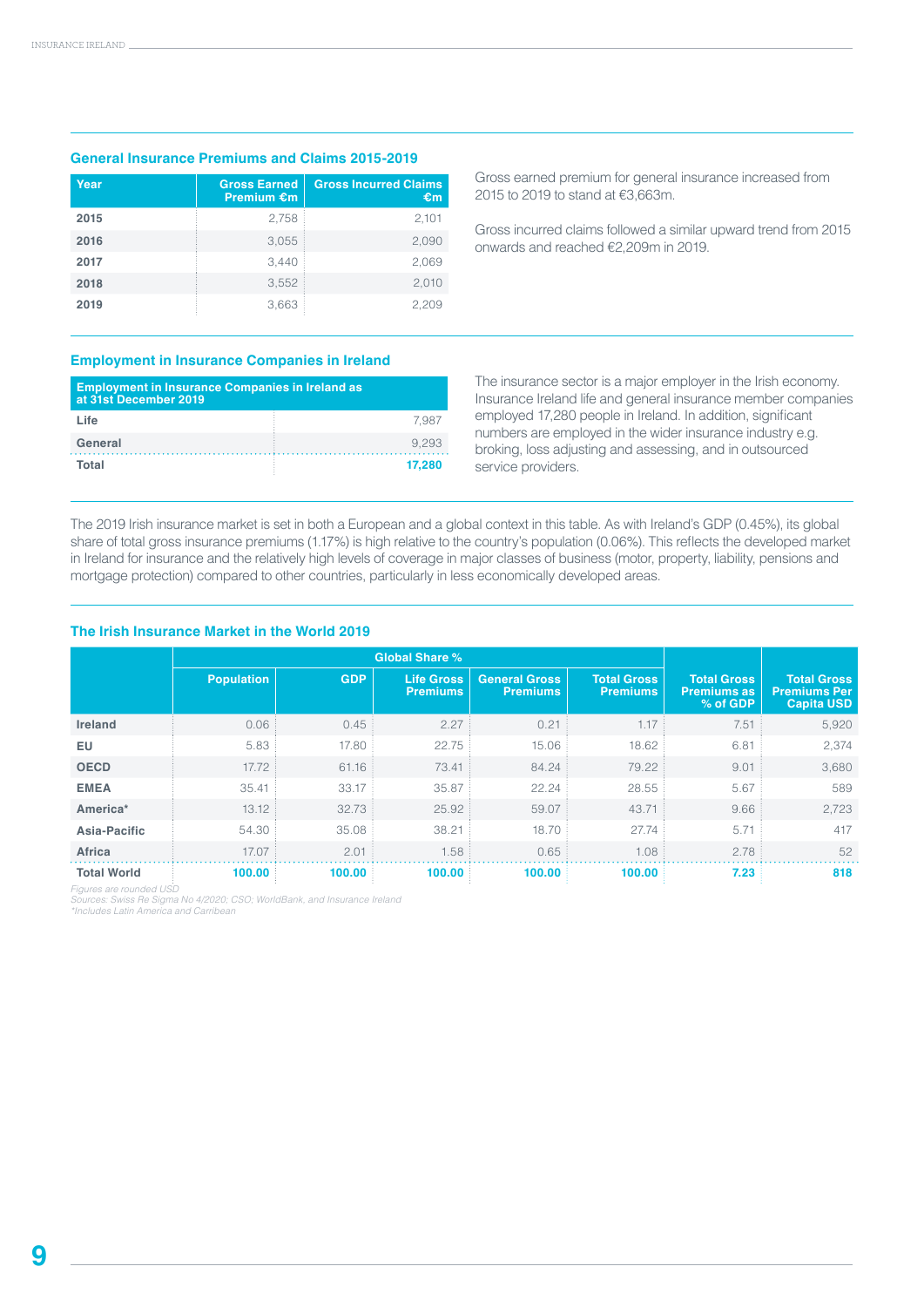The premium spend per capita for 2019 in Ireland is compared to some other advanced industrialised countries in this table. The figure for Ireland of US\$5,920 is higher than some European countries such as Italy and Germany but is also lower than others, such as Switzerland and Denmark. A factor which needs to be noted, particularly when making comparisons with other European states, is that countries such as Germany have higher taxation rates and more developed social insurance systems.

### **Insurance Density: Premiums Per Capita 2019**

| <b>Country</b>                   | <b>Premium Per Capita 2019</b><br>(USD) |
|----------------------------------|-----------------------------------------|
| <b>Cayman Islands</b>            | 12,764                                  |
| <b>Hong Kong</b>                 | 9,706                                   |
| <b>United States</b>             | 7,495                                   |
| Switzerland                      | 6,835                                   |
| <b>Denmark</b>                   | 6,384                                   |
| Ireland                          | 5,920                                   |
| Luxembourg                       | 5,165                                   |
| <b>Taiwan</b>                    | 4,993                                   |
| <b>Finland</b>                   | 4,948                                   |
| Singapore                        | 4,872                                   |
| <b>Netherlands</b>               | 4,822                                   |
| <b>United Kingdom</b>            | 4,362                                   |
| Sweden                           | 3,729                                   |
| <b>France</b>                    | 3,719                                   |
| Japan                            | 3,621                                   |
| Norway                           | 3,586                                   |
| Canada                           | 3,548                                   |
| <b>South Korea</b>               | 3,366                                   |
| Germany                          | 2,934                                   |
| Italy                            | 2,764                                   |
| <b>Belgium</b>                   | 2,750                                   |
| <b>Australia</b>                 | 2,702                                   |
| <b>Austria</b>                   | 2,219                                   |
| <b>New Zealand</b>               | 2,144                                   |
| Source: Swiss Re Sigma No 4/2020 |                                         |



**10**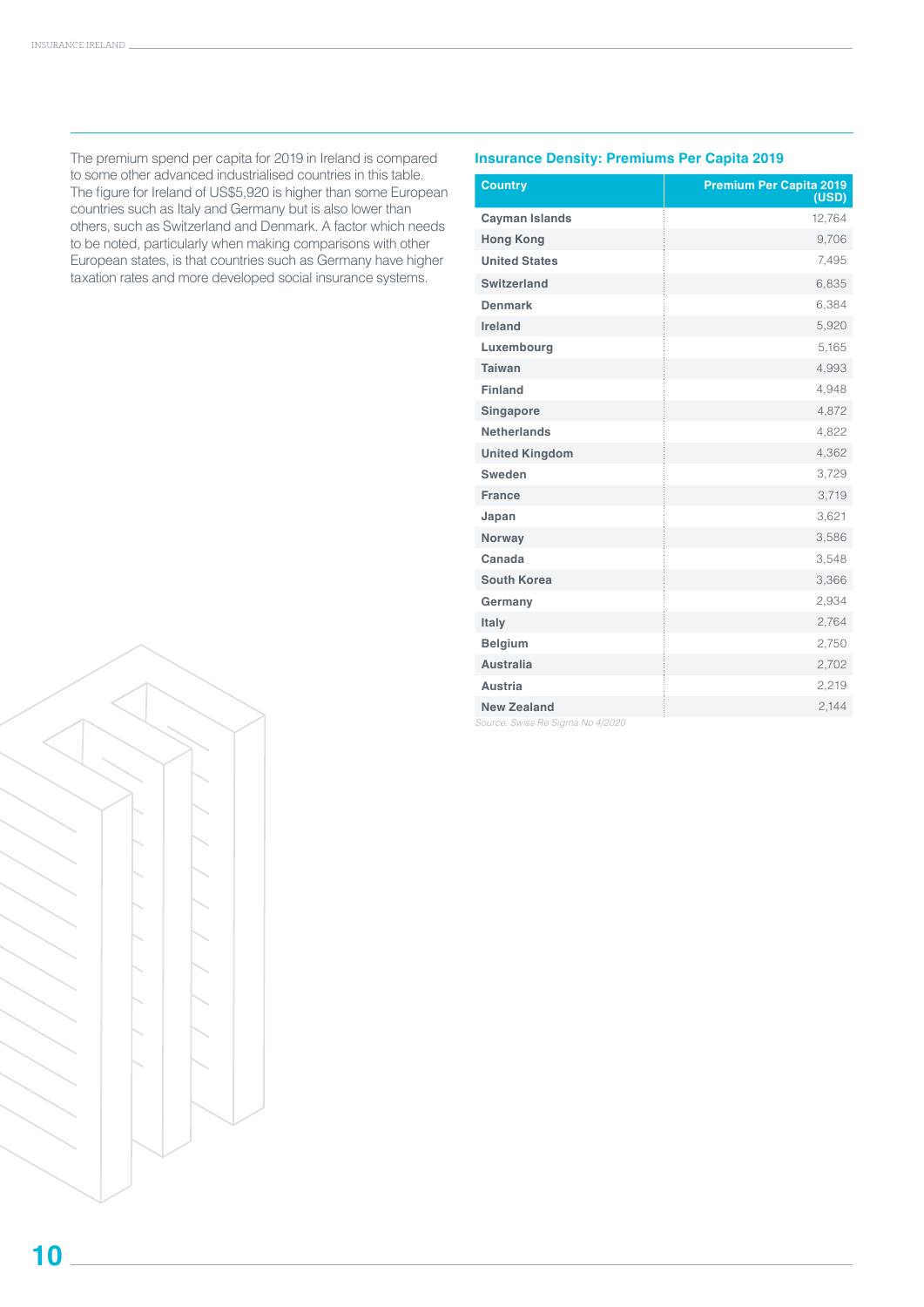## **Life Assurance and Pensions Market**

### 2015– 2019

### **GLOSSARY OF LIFE ASSURANCE TERMS**

### **Annual/Regular Premium Policy**

A policy under which the policyholder makes annual/regular payments of premium to finance life assurance protection cover or to build up an investment or retirement fund.

### **Annual Premium Equivalent (APE)**

An industry standard formula for calculating levels of new life and pensions business over a period of time, to smooth out the effect of large, one-off payments. It is the total of new annual premiums plus 10% of single premiums.

### **Critical Illness Insurance**

Critical illness insurance pays the policyholder an agreed sum if he/she contracts one of the serious illnesses specified in the policy documentation. Typical illnesses covered include cancer, stroke, heart attack, multiple sclerosis and kidney failure.

### **Industrial Branch Business**

This refers to regular premium protection business where the life assurance company representative collects premiums, usually on a weekly basis. The importance of this type of business has declined over the years.

### **Intermediary**

An intermediary is a broker or agent who advises clients about their insurance needs, helps them to select the most appropriate policy and provides an ongoing service in all subsequent matters relating to the policy.

### **Maturity Value**

This is the final value of a savings policy if it is allowed to run for the full term specified in the contract.

### **Pensions/Annuities**

For many people, the income they receive from the State on retirement will not be sufficient to support them. For this reason, many people choose to provide for their retirements by taking out pensions with a life assurance company. One of the options at retirement is an annuity – an insurance contract which provides an income for life.

#### **Income Protection Insurance**

Income Protection Insurance (also known as Permanent Health Insurance) is a protection policy that provides an income if the policyholder is unable to work because of sickness or disability. Each policy includes a "deferred period". The individual must be off work because of illness for longer than the deferred period before an income is payable under the policy. The deferred period is usually 13, 26 or 52 weeks. Cover is available on an individual or group basis (e.g. where an employer establishes a scheme for employees).

### **Personal Retirement Savings Accounts**

Personal Retirement Savings Accounts (PRSAs) are flexible personal pensions.

### **Single Premium**

A lump sum life investment or pension policy under which the policyholder makes a one-off payment to the life office. The life office uses the money to provide life assurance protection or invests it on the policyholder's behalf for repayment, with investment gains, at the end of the policy term (or in the case of a pension, purchases retirement benefits for the policyholder at retirement).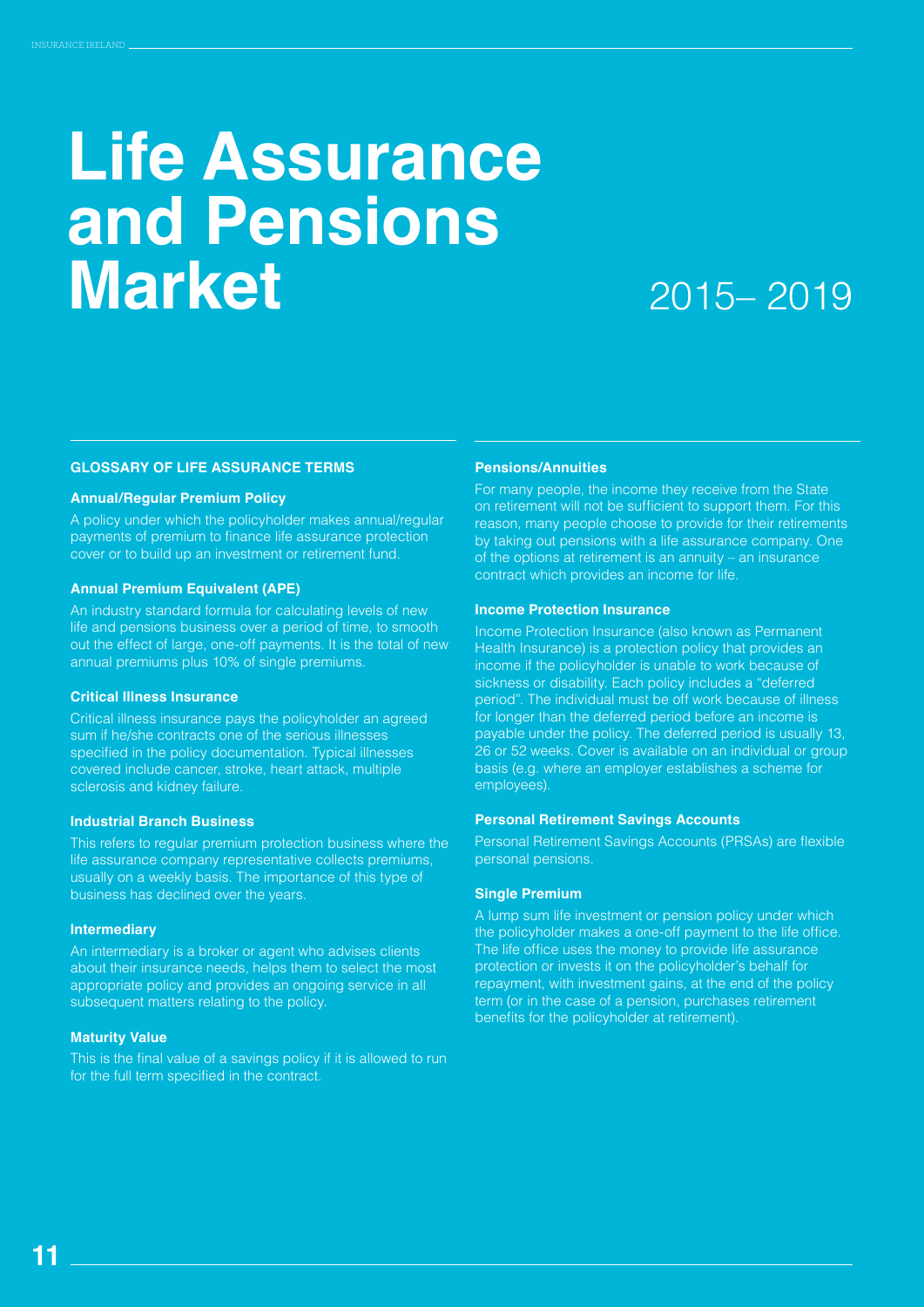### **2019 Key Life and Pensions Statistics**

|                                      |                       | New Business (€m)            | <b>Total Annual</b><br>Premium $\epsilon$ m (3) | <b>All Business €m</b><br>$(2) + (3)$ |          |
|--------------------------------------|-----------------------|------------------------------|-------------------------------------------------|---------------------------------------|----------|
|                                      | Annual<br>Premium (1) | <b>Single</b><br>Premium (2) | A.P.E.<br>$(1) + 10\%$ of $(2)$                 |                                       |          |
| Individual Assurances and Annuities  | 139.3                 | 1,459.5                      | 285.3                                           | $1.387.4$ :                           | 2,846.9  |
| <b>Pension Scheme Business</b>       | 573.0                 | 4.517.7                      | 1.024.8                                         | 1.911.8                               | 6,429.5  |
| Self-employed Pensions (Incl. PRSAs) | 119.7                 | 1.681.8                      | 287.9                                           | 461.0                                 | 2.142.8  |
| Permanent Health Insurance           | 29.8                  | 0.0                          | 29.8                                            | 229.0                                 | 229.0    |
| Industrial Branch Business           | 0.0                   | 0.0                          | $\Omega$                                        | 2.0                                   | 2.0      |
| Total                                | 861.8                 | 7.659.0                      | 1.627.7                                         | 3.991.2                               | 11.650.2 |

Our life assurance members' aggregate domestic premium income was €11,650m for 2019, which is a decrease of 2% on the previous year (€11,841m).

New annual premium (AP) business was €861.8.m, up 9% from €790.1 in 2018.

New single premium (SP) decreased 7% to €7,659 in 2019 from €8,234m in 2018.

New business annual premium equivalent (AP sales + 10% of SP sales) increased 1% to €1,627.7m compared with €1614m in 2018.



Pension scheme business (55.2%) and individual assurances and annuities (24.4%) continue to be the two main segments of life assurance gross premium income.

The self-employed pensions & associated business (including PRSAs) segment decreased from 20.6% in 2018 to 18.4% in 2019.

Premium income from Permanent Health Insurance (PHI) as a percentage of life assurance gross premium income rose slightly from 1.9% to 2%. Industrial branch business remained static close to 0%.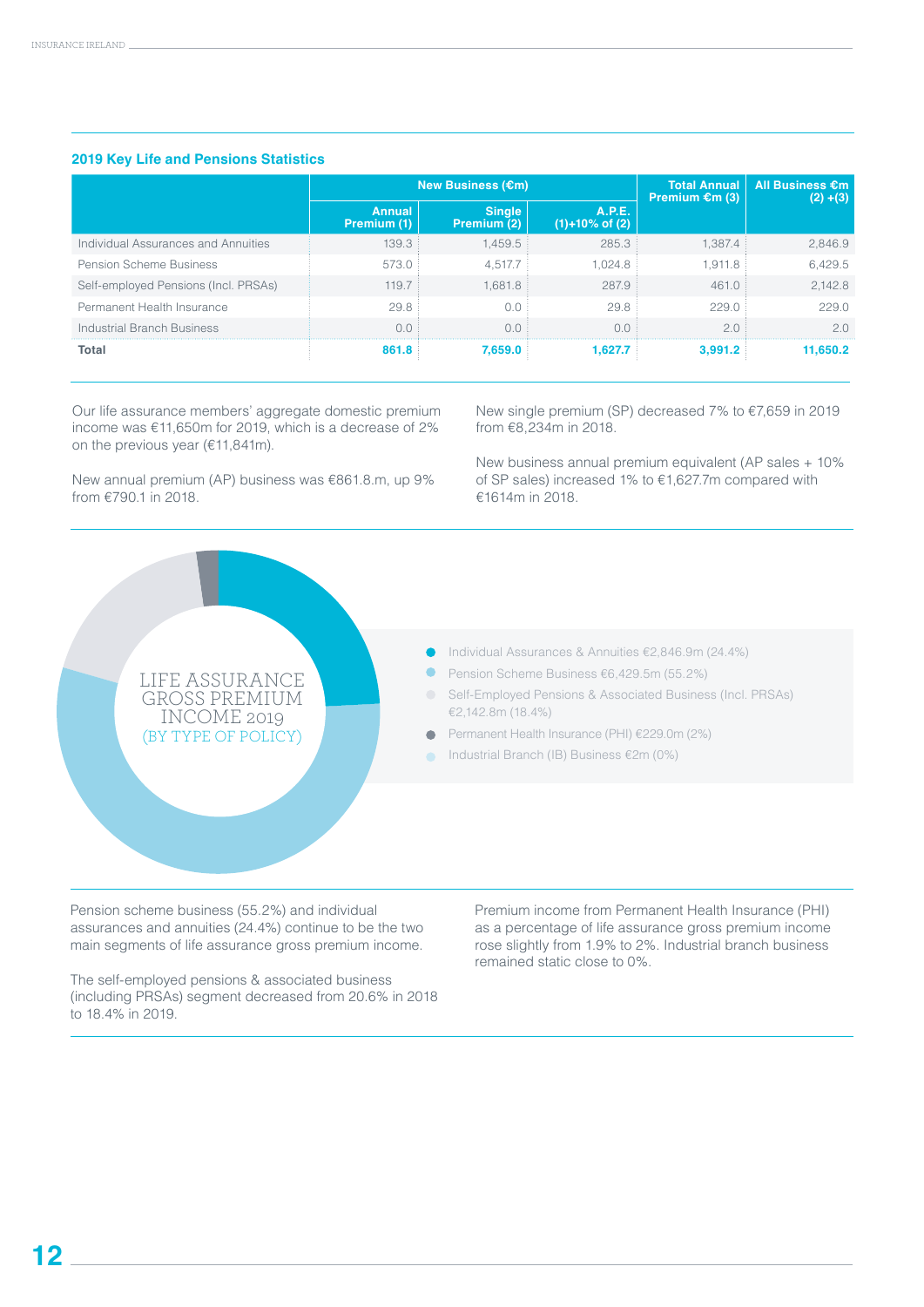

€9,690.8m in benefits and claims was paid by domestic life assurance companies during 2019, an increase of 0.1% on 2018. These payments and benefits cover a wide range of products which take a number of forms, for example: one-off lump sum payments to policyholders in the event of serious illness; or, in the case of pensions, the payment of regular incomes to policyholders/beneficiaries.

Most claims were paid under individual assurance/ annuity contracts (31.5%, up from 29.5% in 2018) and pension schemes (52.2%, up from 51.9% in 2018), followed by selfemployed pensions and associated business (14.2%, down from 15.9% in 2018).

**Surrenders and Maturities 1.694.8 Death / Critical Illness Claims** 1,088.5 Annuities 907.5 Claims under individual assurance/annuity contracts were up 7% to €3,051.4m in 2019.

Claims under self-employed pensions and associated business decreased by 11% from €1,539.2m in 2018 to €1,371.9m in 2019. Pension scheme business increased by 1% to €5,060.6m from €5,020.4m in 2018. There was a 55% decrease in critical illness pay-outs (to €50.1m) following a 66% increase in 2018.

The total value of life assurance protection in force at the end of 2019 was estimated at €490.8bn, compared to €379.9bn at the end of 2018, which is an increase of 29%.

- **•** The largest category is benefits paid on policy surrenders and maturities, with €7,694.8m paid in 2019 (a decrease of 5% on 2018). This category represents 79% of total payments made in 2019;
- **•** Death and critical illness claims under protection contracts amounted to €1,088.5m, an increase of 25% on 2018.
- **•** Annuity payments totaled €907.5m, an increase of 33% on 2018.

| Total |  | 9,690.8 |
|-------|--|---------|
|       |  |         |
|       |  |         |
|       |  |         |
|       |  |         |
|       |  |         |
|       |  |         |
|       |  |         |

**Benefits and Claims By Type (€m)**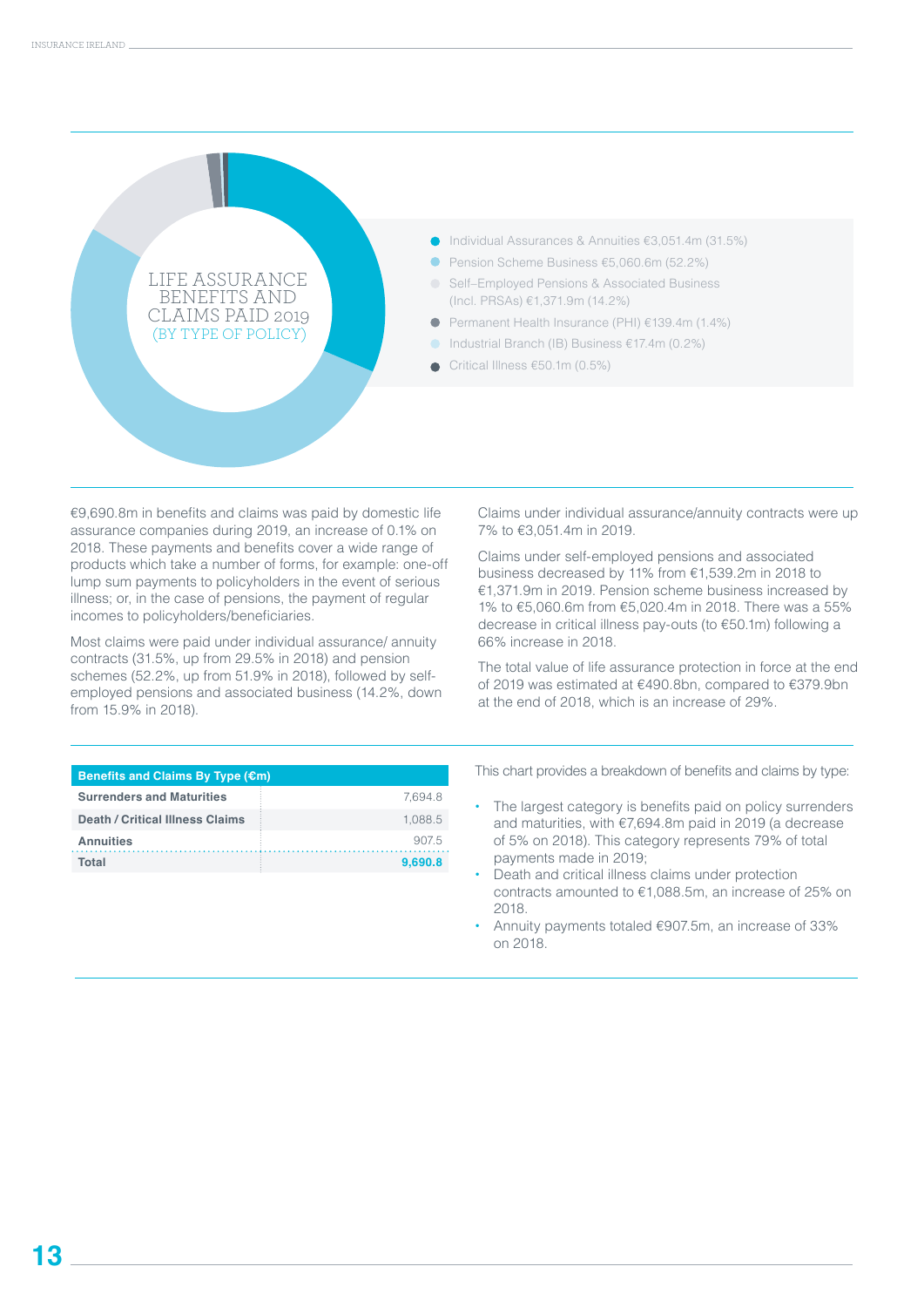|         |              |                 | <b>Brokers %</b> |      |              | <b>Agents %</b> |              |      | <b>Tied Agents %</b> |                |         | <b>Employee &amp; Company</b><br><b>Representatives %</b> |         |         | Direct % |         |
|---------|--------------|-----------------|------------------|------|--------------|-----------------|--------------|------|----------------------|----------------|---------|-----------------------------------------------------------|---------|---------|----------|---------|
|         |              | 2017            | 2018             | 2019 | 2017         | 2018            | 2019         | 2017 | 2018                 | 2019           | 2017    | 2018                                                      | 2019    | 2017    | 2018     | 2019    |
| Annual  | Life         | 9               | 7:               | 8    | 0:           | $\bigcap$       | 0            | 13   |                      |                | 3       | 3                                                         |         | 0:      | 0:       |         |
| Premium | Pensions     | 40              | 38               | 38   |              |                 | 0            | 10   | 11<br>- 1            | 12:            | 13      | 13:                                                       | 15:     | 12      | 16:      | 12      |
|         | <b>Total</b> | 49              | 45               | 46   |              |                 | $\mathbf{0}$ | 23   | 22                   | 23             | 16      | 16                                                        | 17      | $12 \,$ | 16       | $12 \,$ |
| Single  | Life         |                 |                  | 2:   | 0:           | $\Omega$        | $\bigcirc$   | 3    | 3:                   | $\cap$ :       | $\circ$ | 2:                                                        | $\circ$ | 42      | 42       | 58      |
| Premium | Pensions     | 26              | 29               | 21   | 0:           | 0:              | $\circ$      | 2:   | 2:                   |                | 2:      | 2:                                                        | 2:      | 19      | 16:      | 12      |
|         | Total        | 30 <sup>1</sup> | 33               | 23   | $\mathbf{0}$ | $\mathbf{0}$    | $\mathbf{0}$ | 5    | 5                    | 3 <sup>1</sup> |         | 4                                                         | 4       | 61      | 58       | 70      |

### **Sources of Life Assurance Business 2019**

The chart provides a breakdown of the proportion of new business written through the various sales channels. In 2019, brokers' new business market share increased by one percentage point to 46% for annual premium (AP) business, and decreased by ten percentage points for single premium (SP) business to 23%.

Brokers' AP pensions business remained static at 38% in 2019. SP pensions business decreased to 21% in 2019. AP for life business increased to 8% and SP life business decreased to 2%.

Life office employees and company representatives (direct sales force) saw their share of AP increase from 16% in 2018 to 17% in 2019. Their share of SP business also remained static at 4% in 2019.

Direct sales under AP business, other than through employed salespeople (e.g. telephone, internet and direct response sales), decreased to 12% in 2019, while their SP rose to 70%, an increase of 12 percentage points from 2018.

Independent agents' AP business fell to 0% from 1% in 2018, while their SP business remained at 0%.

The percentage of AP business written through tied agents increased from 22% in 2018 to 23% in 2019 while SP business written via tied agents fell to 3% in the same period from 5% in 2018.



The aggregate value of policyholders' funds managed by Insurance Ireland's life members increased by 17% to €131,153m in 2019. The value of equity payments, which represented 60% of total policyholders' funds at the end of 2019, increased by 26% from €62,778m in 2018 to €79,034m in 2019.

The value of life insurance funds invested in gilts increased by 18% to €32,311m. Gilts now represent 24.6% of life assurance investments, compared to 24.4% in 2018.

Cash holdings decreased from 10.4% in 2018 to 7.7% in 2019, with a value of €10,049m.

Property assets decreased from €5,355m in 2018 to €5,043m in 2019. This represents 3.8% of total life assurance investments.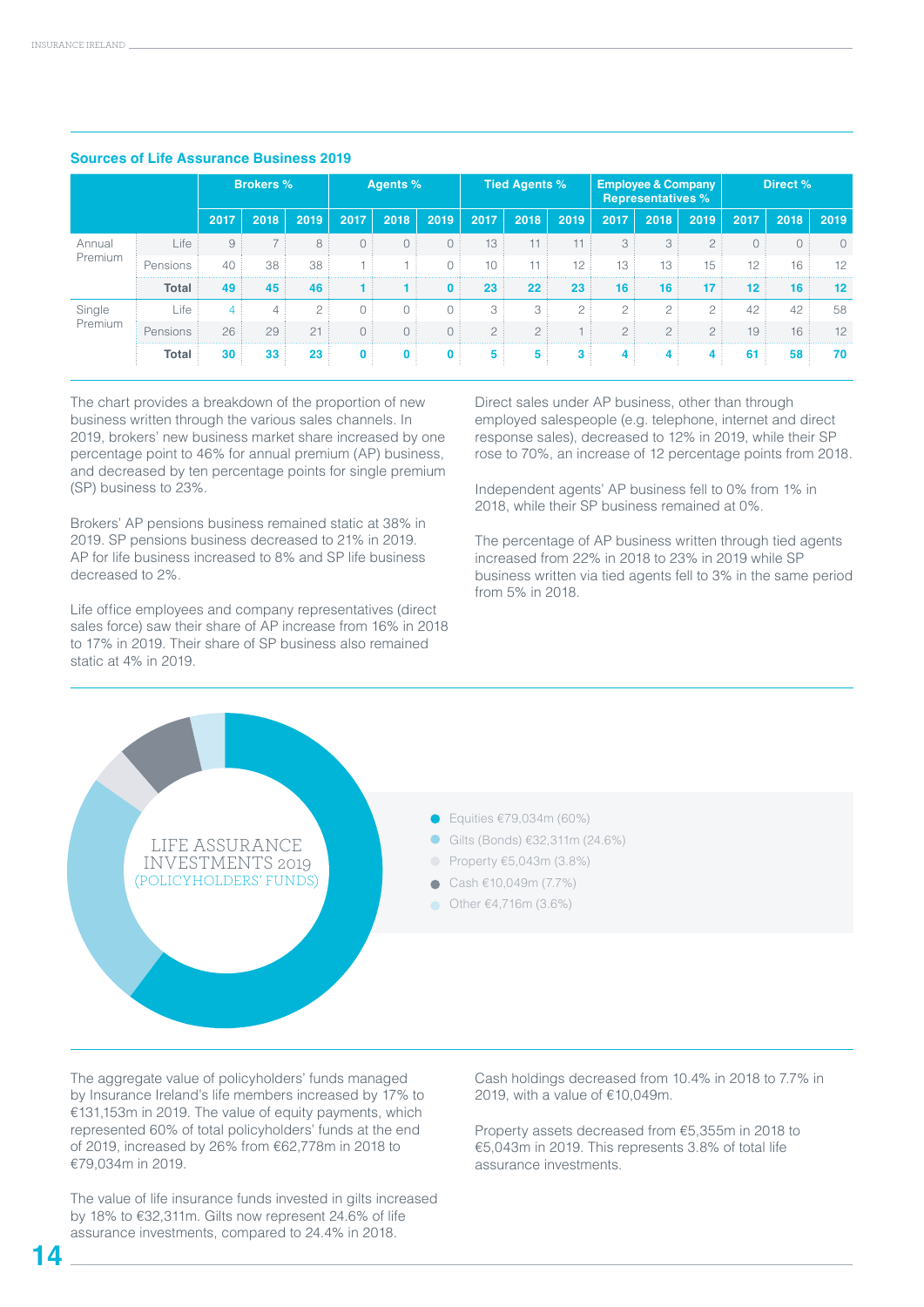### **Investments (Policyholders' funds) By Type & Location 2019**

|                       | Irish $\epsilon$ m | Foreign $\epsilon$ m | Total $\epsilon$ m |
|-----------------------|--------------------|----------------------|--------------------|
| Equities <sup>1</sup> | 16,725:            | 62,309               | 79,034             |
| Gilts <sup>2</sup>    | 2,299              | 30,012               | 32,311             |
| Property <sup>3</sup> | 4,348              | 695                  | 5,043              |
| Cash                  | 1,317              | 8,732                | 10,049             |
| Other                 | 2,986              | 1,730                | 4.716              |
| <b>Total</b>          | 27,675             | 103,478              | 131,153            |

*1 Inc. preference, guaranteed and ordinary stocks and unit trusts 2 Inc. Government, local & public authority securities*

3 Inc. own use buildings, office, residential, commercial and individual investment properties and debenture stocks

This table illustrates the breakdown of investments by type and location. 21% of investments were in Ireland in 2019 with a total value of €27,675m compared to €22,084m in 2018. Foreign investments in 2019 were €103,478m representing 79% of total investments.

60% of domestic investments are in equities, while 16% are in property holdings and 5% were in cash. Gilts were 8% of Irish investments in 2019.

60% of the foreign holdings are equities. The second largest foreign asset class is gilts at 29%. The proportion of foreign holdings invested in property in 2019 was 1%, while the percentage invested in cash was 8%.

### **Market Trends 2015 – 2019**

|                                                    | 2015<br>€m | 2016<br>€m | 2017<br>€m | 2018<br>€m | 2019<br>€m | <b>Annual Change</b><br>2015-2019 % |
|----------------------------------------------------|------------|------------|------------|------------|------------|-------------------------------------|
| <b>Premium Income</b><br>(Annual Premium Business) | 3,021      | 3,121      | 3,319      | 3,607      | 3,991      | 7.2                                 |
| <b>Premium Income</b><br>(All Business)            | 10.577     | 9.656      | 11.553     | 11.841     | 11,650     | 2.4                                 |
| <b>New Business</b>                                |            |            |            |            |            |                                     |
| <b>Annual Premiums</b>                             | 543        | 615        | 694        | 790        | 862        | 12.2                                |
| Single Premiums                                    | 7,556      | 6,535      | 8,234      | 8,234      | 7,659      | 0.3                                 |
| Annual Premium Equivalent (APE)                    | 1,299      | 1,268      | 1,517      | 1,613      | 1,628      | 5.8                                 |
| <b>Benefits &amp; Claims</b>                       | 8,969      | 8,745      | 9,428      | 9,676      | 9,691      | 2.0                                 |

### **Life Assurance Premium Income 2015 – 2019**



- Total Premium Income
- New Business (Annual Premium  $\bullet$ Equivalent)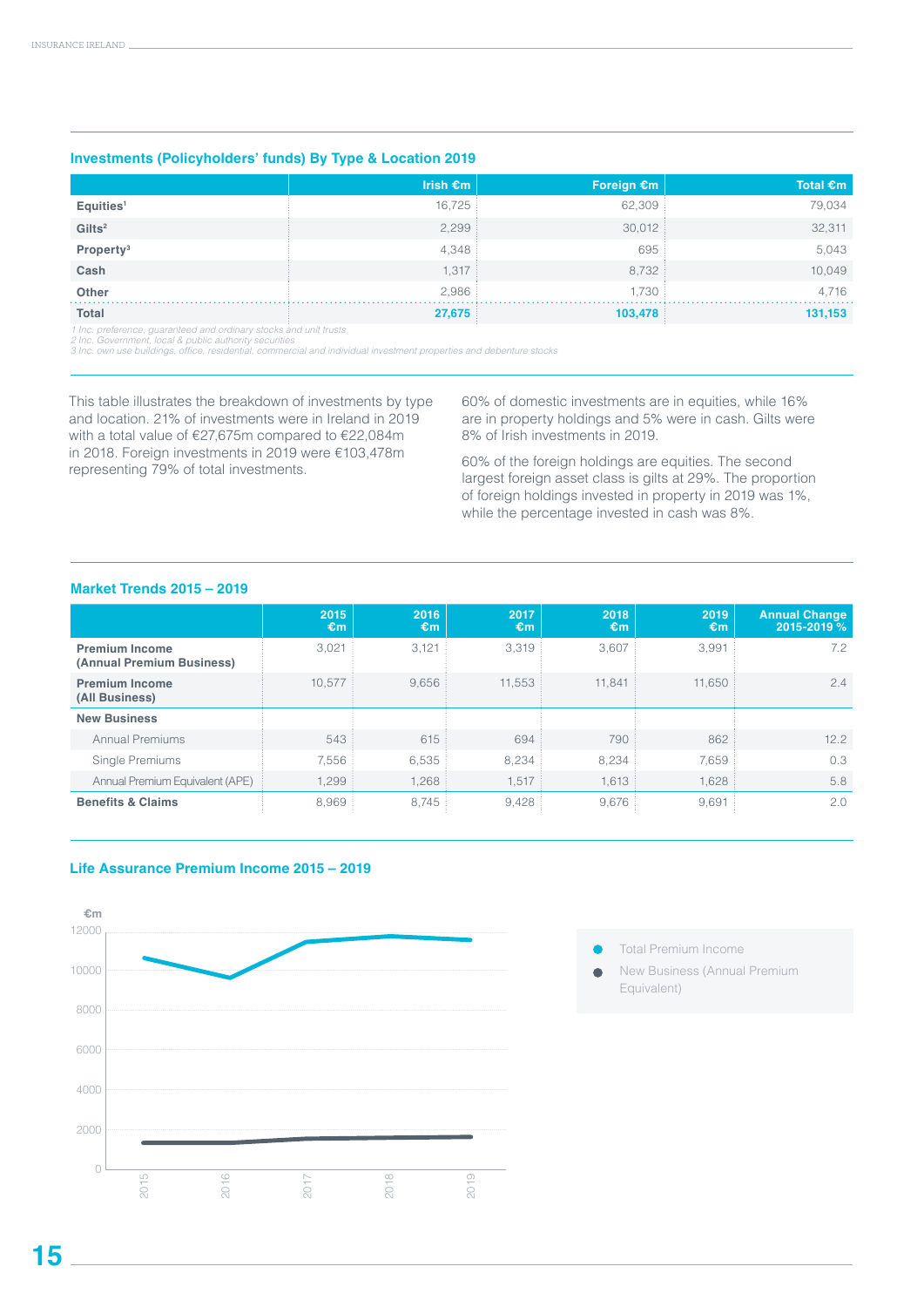Aggregate premium income amounted to €11,650m in 2019, resulting in an increase of 2.4% p.a. over the five-year period from 2015-2019.

New annual premium business increased from €543m in 2015 to €862m to 2019, representing an increase of 12.2% p.a. over this period.

On an annualised basis, new SP business expanded by 0.3% p.a. between 2015 and 2019.

New business on an Annual Premium Equivalent (APE) basis has increased from €1,299m in 2015 to €1,628m in 2019, equivalent to an increase of 5.8% p.a. over five years.

Benefits and claims paid increased from €9,676m in 2018 to €9,691 in 2019. Over the five-year period claims payments increased by 2% p.a.

### **Investments (by Type) % of Total Value**

| <b>Asset Category</b> | 2015  | 2016  | 2017  | 2018  | 2019 |
|-----------------------|-------|-------|-------|-------|------|
| Equities <sup>1</sup> | 52.0  | 56.5: | 58.1  | 55.9: | 60.3 |
| Gilts <sup>2</sup>    | 28.3: | 25.1: | 23.5: | 24.4: | 24.6 |
| Property <sup>3</sup> | 4.5   | 4.4   | 4.3   | 4.8   | 3.8  |
| Cash                  | 9.5:  | 9.7   | 9.8   | 10.4  | 7.7  |
| Other                 | 5.7   | 4.3   | 4.3   | 4.5   | 3.6  |
| <b>Total</b>          | 100   | 100   | 100   | 100   | 100  |

1 Inc. preference, guaranteed and ordinary stocks and unit trusts<br>2 Inc. Government, local & public authority securities<br>3 Inc. own use buildings, office, residential, commercial and individual investment properties and de

Investment in equities as a proportion of total policyholders' funds increased over the five-year period from 52% in 2015 to 60.3% in 2019.

Gilts decreased over the same period, from 28.3% in 2015 to 24.6% in 2019. Property assets, which stood at 4.5% in 2015, fell over the period to 3.8% in 2019. Cash holdings decreased to 7.7% in 2019, compared to 9.5% in 2015.

### **Investment Trends (by Location) 2015-2019**

| % of total value       | 2015                           | 2016 | 2017 | 2018 | 2019 |
|------------------------|--------------------------------|------|------|------|------|
| In Ireland             | 23.9                           | 9.4  | 19.7 | 19.  |      |
| <b>Outside Ireland</b> | $\overline{\phantom{a}}$<br>6. | 80.6 | 80.9 | 80.3 | 78.9 |

Policyholders' funds invested in Ireland decreased from 23.9% in 2015 to 21.1% in 2019. Approximately 79% of assets by value are foreign.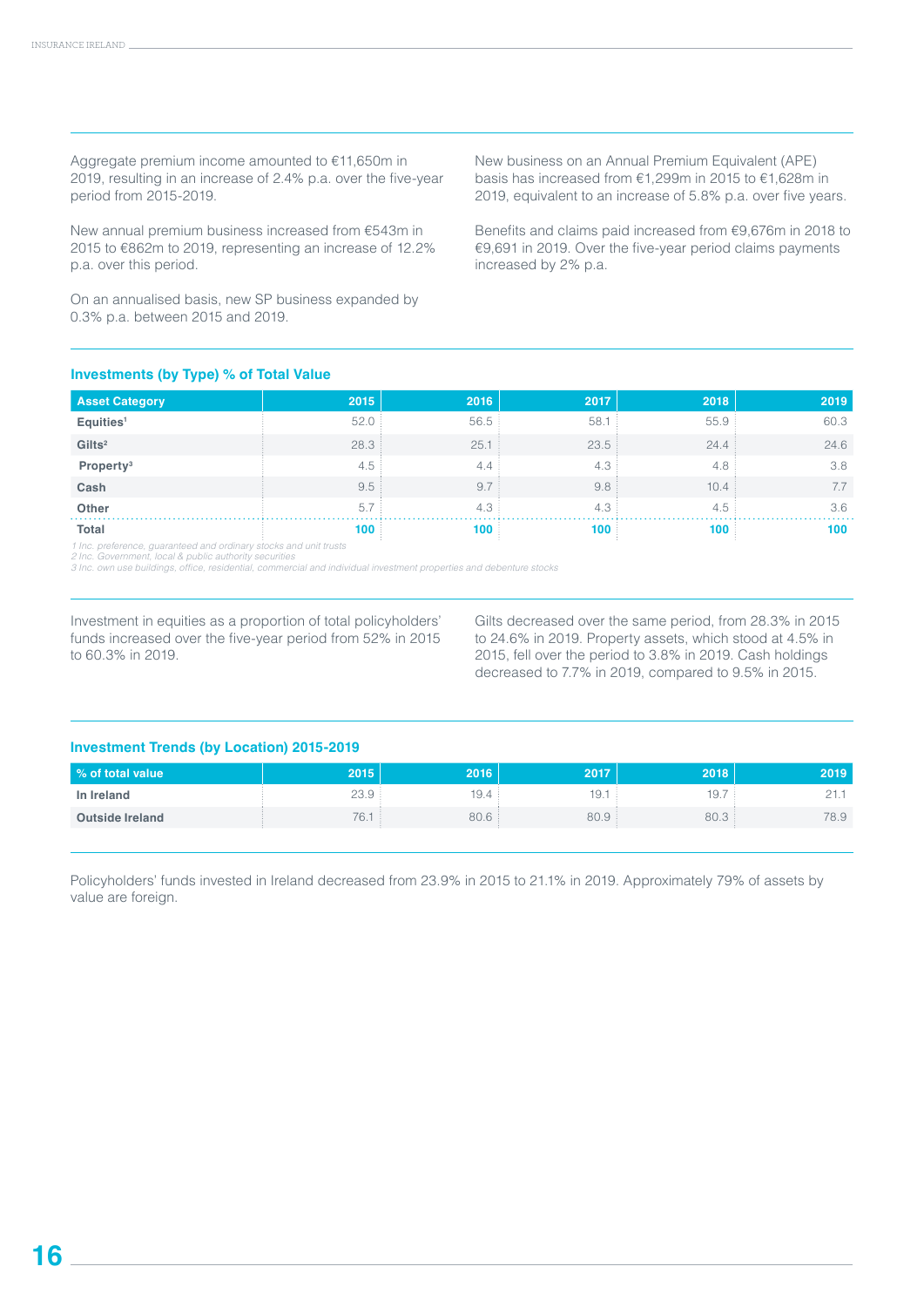|                                  | <b>Life Business</b>                        |                                          |                                                       | <b>Pensions Business</b>                 |                                          |                       |
|----------------------------------|---------------------------------------------|------------------------------------------|-------------------------------------------------------|------------------------------------------|------------------------------------------|-----------------------|
| <b>Companies</b>                 | <b>Annual</b><br><b>Premium</b><br>€ $'000$ | <b>Single</b><br><b>Premium</b><br>€'000 | <b>Industrial</b><br><b>Branch</b><br>€ $^{\circ}000$ | <b>Annual</b><br><b>Premium</b><br>€'000 | <b>Single</b><br><b>Premium</b><br>€'000 | <b>Total</b><br>€'000 |
| <b>Acorn Life</b>                | 67,940                                      | 41,463                                   | $\circ$                                               | 8,331                                    | $-2,203:$                                | 115,531               |
| <b>Ark Life</b>                  | 66.641                                      | 0                                        | 0                                                     | 26,090                                   | 2,441:                                   | 95,172                |
| <b>Aviva Life &amp; Pensions</b> | 263,041                                     | 204,884                                  | $\circ$                                               | 229,224                                  | 911,812:                                 | 1,608,961             |
| <b>Irish Life</b>                | 549,438                                     | 470,609                                  | $\circ$                                               | 1,142,880                                | 1,552,765:                               | 3,715,692             |
| <b>New Ireland</b>               | 323,225                                     | 466.592                                  | $\circ$                                               | 454.479                                  | 863,520:                                 | 2,107,816             |
| <b>Royal London</b>              | 77.836                                      | 2,836                                    | 2,020                                                 | 2,260                                    | $\bigcirc$                               | 84,952                |
| <b>Standard Life</b>             | 14,233                                      | 54,131                                   | $\circ$                                               | 59,244                                   | 505,833:                                 | 633,441               |
| <b>Zurich Life</b>               | 254,041                                     | 218,997                                  | $\circ$                                               | 450,280                                  | 2,365,370:                               | 3,288,688             |
| Total                            | 1,616,395                                   | 1,459,512                                | 2,020                                                 | 2,372,788                                | 6,199,538                                | 11,650,253            |

### **Insurance Ireland Life Members' Gross Premium Income 2019**

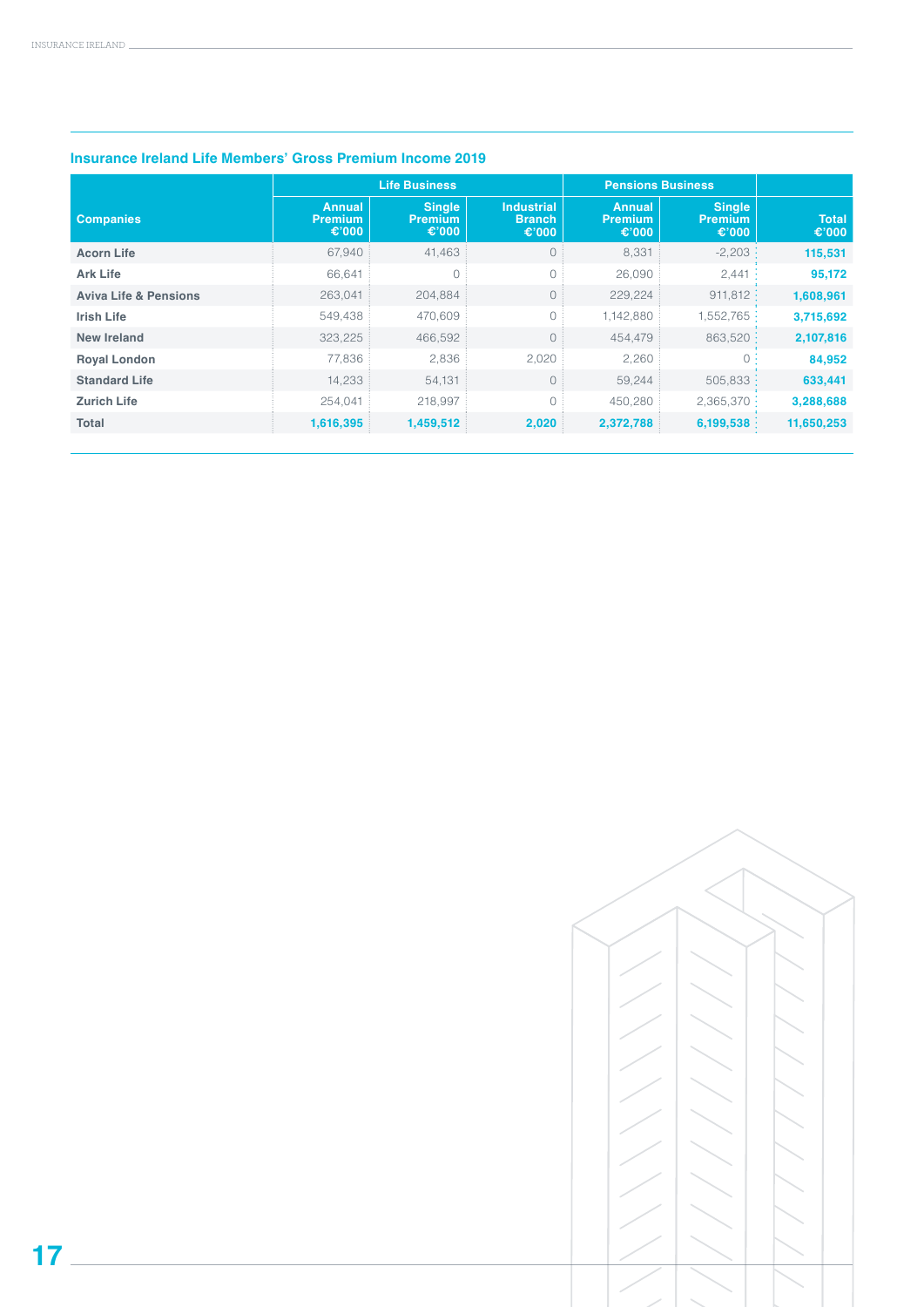# **General Insurance Market**

### 2015-2019

### **GLOSSARY OF GENERAL INSURANCE TERMS**

### **Commission**

The money paid out to an insurance intermediary in recognition of the business written by the insurer through the agency of the intermediary.

### **Cost of Claims Incurred**

The total amount paid out in claims during a given period, plus the movement in technical reserves during that period. For example, if an insurer pays out €10m in claims during 2016, and technical reserves stood at €50m at the beginning of the year and increase to €55m by the end of the year, then the insurer's claims incurred cost for 2016 would be €15m (€10m + €(55m-50m)).

### **Management Expenses**

The internal expenses of an insurer incurred in acquiring and servicing insurance business.

### **Operating Result**

A general insurer's profit or loss after its investment income has been added to its underwriting result.

### **Gross and Net Premium**

Gross premium is the total amount of premium income of an insurer. Net premium is the premium retained by the insurer after it pays for its reinsurance protection. Similarly, gross claims costs are the total claims costs for which the insurer is liable under the policies it issues. Net claims costs take account of reinsurance claims recoveries due to the insurer from its reinsurers.

### **Written and Earned Premium**

Written premium is the actual premium paid by a policyholder for an insurance policy. Earned premium is the premium allocated to the actual exposure to risk arising during a particular period. For example, if an insurance company issues a 12-month policy for a premium of €500 on 1st January 2017, the written premium for 2017 will be €500, and so will the earned premium. But if the same policy is issued on 1st July 2017, the written premium will be €500, but the earned premium will only be €250; the other half of the premium will be allocated to an unearned premium reserve which will be credited to 2018 earned premium. This is because half of the premium is in respect of the exposure to loss during the first half of 2018.

### **Reinsurance**

Insurance protection bought by an insurer to limit its own exposure. The availability of reinsurance protection allows an insurer to expand its own capacity to take on risk. Without a reinsurance facility, each insurer would be able to accept less business.

### **Technical Reserves**

The amounts insurers hold against future payment of claims. There is supervisory control by the Central Bank of Ireland of the proper estimation of outstanding claims and the nature and spread of assets which can be used to cover technical reserves.

### **Underwriting Result**

A general insurer's underwriting result is the profit or loss left after the cost of incurred claims, management expenses, commissions and other costs are deducted from earned premium income.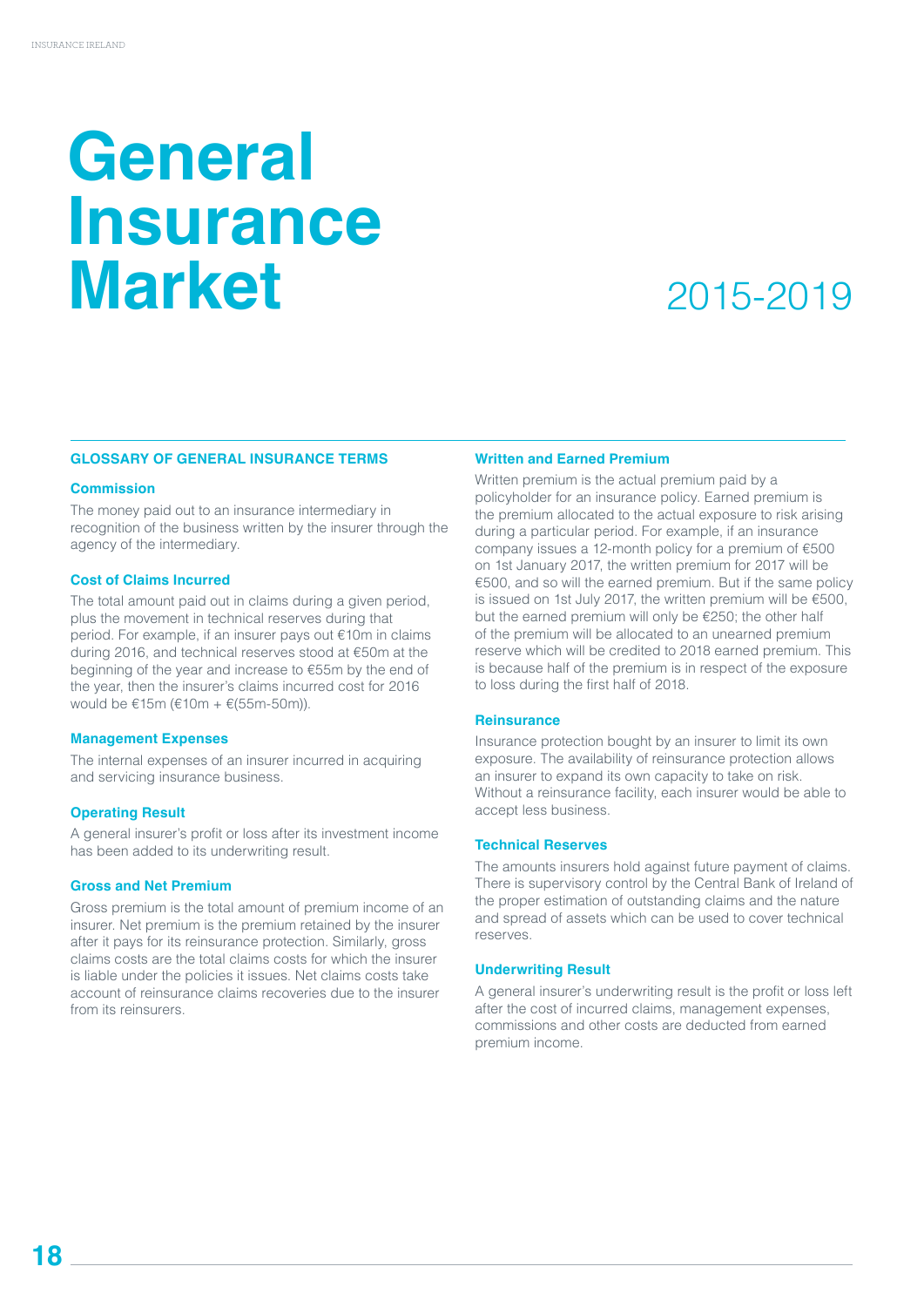|                             |                    | <b>Premiums</b>  |                  |                               | <b>Claims</b>                                        |                                                       |                                                    |                                                              |
|-----------------------------|--------------------|------------------|------------------|-------------------------------|------------------------------------------------------|-------------------------------------------------------|----------------------------------------------------|--------------------------------------------------------------|
|                             | <b>Written</b>     |                  | <b>Earned</b>    | <b>Net</b><br><b>Incurred</b> | <b>No of New</b><br><b>Claims</b><br><b>Notified</b> |                                                       |                                                    |                                                              |
| <b>CLASS</b>                | <b>Gross</b><br>€m | <b>Net</b><br>€m | <b>Net</b><br>€m | €m                            |                                                      | <b>Net</b><br><b>Underwriting</b><br><b>Result €m</b> | <b>Estimated</b><br><b>Investment</b><br>Income €m | <b>Estimated</b><br><b>Net Operating</b><br><b>Result €m</b> |
| <b>Private Motor</b>        | 1,379.8            | 977.0            | 957.6            | 594.2                         | 145,343                                              | 118.3                                                 | 59.1                                               | 177.4                                                        |
| <b>Comm Motor</b>           | 493.3              | 372.9            | 366.9            | 243.1                         | 50,277                                               | 35.2                                                  | 18.3                                               | 53.4                                                         |
| <b>All Motor</b>            | 1,873.1            | 1,349.9          | 1,324.5          | 837.3                         | 195,620                                              | 153.5                                                 | 77.4                                               | 230.8                                                        |
| <b>Household</b>            | 494.4              | 330.7            | 317.0            | 168.8                         | 35,283                                               | 45.5                                                  | 7.5                                                | 53.1                                                         |
| <b>Comm Property</b>        | 413.7              | 233.1            | 237.3            | 126.7                         | 13,814                                               | 26.8                                                  | 5.0                                                | 31.8                                                         |
| <b>All Property</b>         | 908.1              | 563.8            | 554.3            | 295.5                         | 49,097                                               | 72.3                                                  | 12.5                                               | 84.9                                                         |
| <b>Employer's Liability</b> | 230.6              | 146.7            | 149.9            | 155.1                         | 6,344                                                | $-50.4$                                               | 10.1                                               | $-40.3$                                                      |
| <b>Public Liability</b>     | 471.9              | 289.6            | 306.1            | 234.6                         | 15,662                                               | $-6.2$                                                | 18.4                                               | 12.2                                                         |
| <b>All Liability</b>        | 702.5              | 436.3            | 456.0            | 389.7                         | 22,006                                               | $-56.6$                                               | 28.5                                               | $-28.1$                                                      |
| <b>PA/Travel</b>            | 103.6              | 82.8             | 78.6             | 37.9                          | 28,008                                               | 14.3                                                  | 1.2                                                | 15.5                                                         |
| <b>Other Business</b>       | 127.4              | 57.5             | 55.7             | 22.6                          | 36,308                                               | 8.1                                                   | 0.6                                                | 8.6                                                          |
| <b>Total</b>                | 3,714.7            | 2,490.3          | 2,469.1          | 1,583.0                       | 331,039                                              | 191.6                                                 | 120.2                                              | 311.7                                                        |

### **2019 Key General Statistics**

### **Overview of General Insurance Results for 2019**

Our 17 domestic general insurance members wrote gross premium of €3,715m in 2019(up 4.1% on 2018). Gross incurred claims costs were €2,209m in 2019 (up 10% on 2018).

Motor insurance remains the largest class of general insurance with gross written premium of €1873.1m (50.4% of all general insurance business). Property is the second largest class of general insurance business (24.4%). Liability insurance accounts for 18.9% of general insurance business and is the third largest class.

Net written premium (i.e. total premium after reinsurance costs have been deducted) was €2,490.3m (down 0.1% on 2018). Net earned premium was €2,469.1m in 2019 (down 0.7% on 2018).

The number of new claims notified to Insurance Ireland members was 331,039. 59% of new claims were motor claims while 14.8% were made on property insurance policies (household and commercial property).

Net incurred claims costs amounted to €1,583m (down 2.8% on 2018) leading to a net underwriting profit in 2019 of €191.6m compared with a net underwriting profit of €180.4m in 2018. After investment income is added, the market made a net operating profit of €311.7m in 2019 compared with a net operating profit of €271.4m in 2018.

### **Motor Insurance**

Gross written premium for motor insurance was €1,873.1m in 2019 (up 0.8% on 2018). 74% of motor insurance gross written premium is accounted for by private motor business with the remaining 26% derived from

commercial motor business. Net earned motor premiums amounted to €1,349.9m in 2019 (down 1.8% on 2018).

The number of new motor claims notified during 2019 was 195,620 (down 3.8% on 2018).

The motor net underwriting profit was €153.5m in 2019 compared with a net underwriting profit of €157.3m in 2018.

### **Property Insurance**

The property insurance class is the second largest sector in the Irish general insurance market after motor insurance. The property insurance market is split between household (54% of gross written premium) and commercial property (46%). Our members wrote gross property insurance premium of €908.1m in 2019 (up 3.4% on 2018). The property insurance market recorded a net underwriting profit of €72.3m in 2019 compared with a net underwriting profit of €79.8m in 2018.

### **Liability Insurance**

Insurance Ireland members wrote gross liability premium of €702.5m in 2019 (up 8.8% on 2018). Net earned premium was €456m (the same as in 2018).

Net incurred claims amounted to €389.7m in 2019 (down 4.4% on 2018). Liability insurers made a net underwriting loss of €56.6m in 2019 compared with a net underwriting loss of €69.6m in 2018.

### **Other General Lines**

Our members wrote €103.6m of personal accident and travel insurance in 2019. This class of business generated a net underwriting profit of €14.3m in 2019 compared with a net underwriting profit of €20.7m in 2018.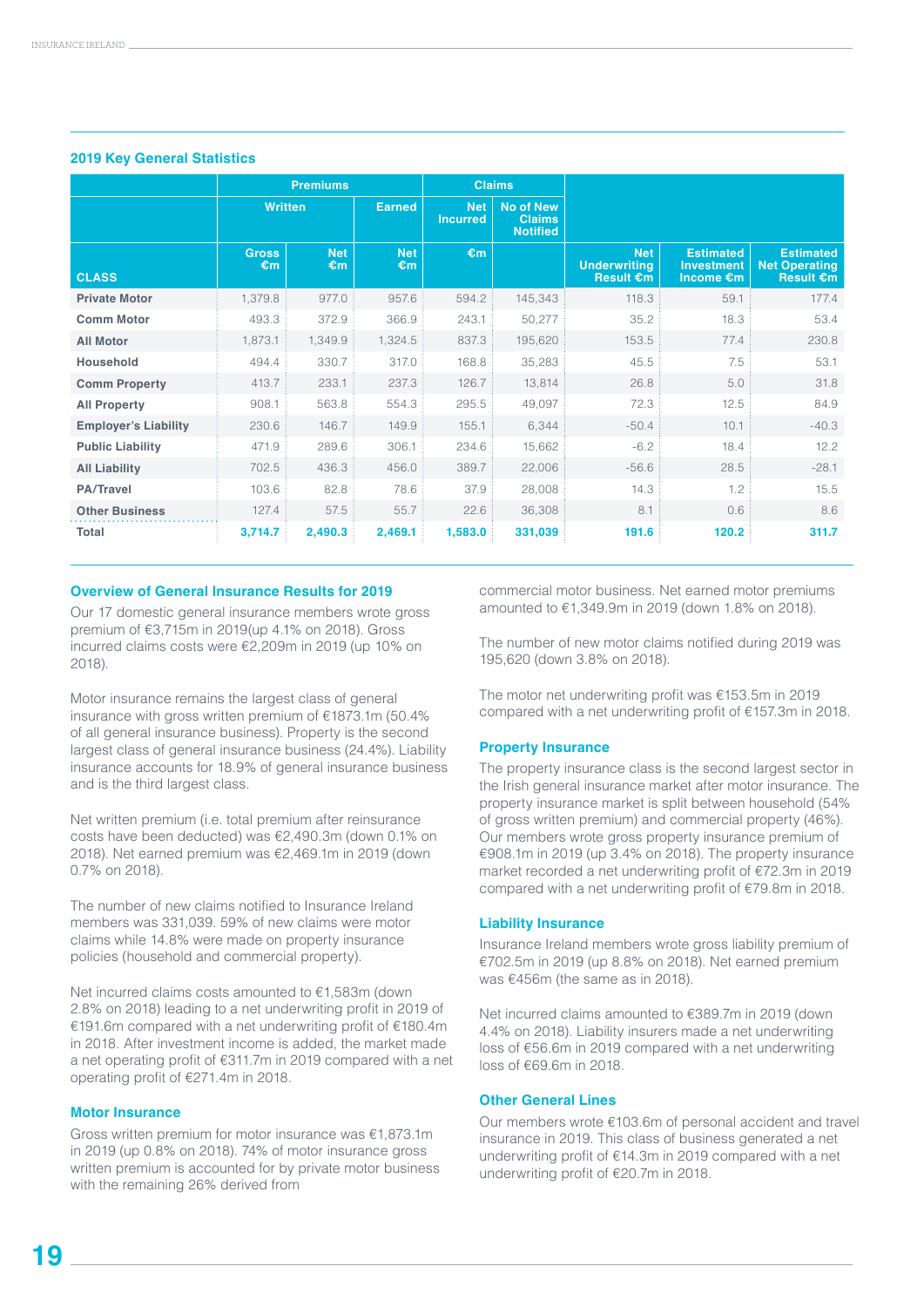Other classes of general insurance business, including marine, aviation and transit (MAT), credit and suretyship, other financial loss covers and legal expenses insurance accounted for €127.4m in gross written premium in 2019 (up 29.6% on 2018). These classes of business produced a net underwriting profit of €8.1m in 2019 compared with a net underwriting loss of €7.8m in 2018.

### **INSURANCE OPERATING RATIOS**

### **General Insurance Operating Ratios 2019**

|                  | <b>Claims Ratio %</b> | <b>Commission Ratio %</b> | Management Expenses<br>Ratio % | <b>Combined Operating</b><br>Ratio % |
|------------------|-----------------------|---------------------------|--------------------------------|--------------------------------------|
| Total            | 64.1                  | 7.0:                      | 20.9                           | 92.0                                 |
| Motor            | 63.2:                 | 4.2:                      | 20.5                           | 87.9                                 |
| Liability        | 85.5                  | 7.0                       | 21.2                           | 113.6                                |
| Property         | 53.3                  | 12.0                      | 21.1                           | 86.4                                 |
| <b>PA/Travel</b> | 48.2                  | 13.4                      | 18.4                           | 80.1                                 |
| <b>Other</b>     | 40.5                  | 15.5:                     | 28.1                           | 84.1                                 |

Several key ratios are used to assess the cost of claims, and the efficiency and profitability of general insurance business.

- **•** The **claims ratio** measures the cost of claims incurred as a proportion of premiums earned. In 2019 our members' general insurance market produced a net claims ratio of 64.1%. In other words, claims cost 64.1 cent out of every €1 earned in premium. The claims ratio varied between sectors: in motor insurance it was 63.2 % while in liability and property the claims ratio was 85.5% and 53.3% respectively.
- **•** The **management expenses** and **commission ratios** are calculated by comparing the internal management expenses of insurance companies and commissions paid to intermediaries with premiums. In 2019 the net commission ratio was 7% and the net management expenses ratio was 20.9%.
- **•** The **net combined** or **operating ratio** combines the claims, commissions and management expenses ratios. The operating ratio for the general insurance market was 92% in 2019. In other words, the general insurance market made a profit of 8 cent on underwriting insurance for every €1 of premium in 2019.

|         | <b>Gross Written</b><br>Premium $\epsilon$ m | <b>Net Underwriting</b><br>Result $\epsilon$ m | <b>Investment Income</b><br>€m | <b>Operating Result</b><br>€m | <b>Profit Premium %</b> |
|---------|----------------------------------------------|------------------------------------------------|--------------------------------|-------------------------------|-------------------------|
| 2015    | 4,708                                        | -273                                           | 126                            | $-146$                        | $-3.10%$                |
| 2016    | 3,253                                        | $-94$                                          | 109                            | 16                            | 0.49%                   |
| 2017    | 3,511                                        | 126                                            | 101                            | 227                           | 6.47%                   |
| 2018    | 3,570                                        | 180                                            | 91                             | 271                           | 7.59%                   |
| 2019    | 3.715                                        | 192                                            | 120:                           | 312                           | 8.40%                   |
| 5 Years | 18,757                                       | 131                                            | 547                            | 680                           | 3.63%                   |

### **General Insurance Market Results 2015-2019**

*Sources: 2015 data is taken from the Central Bank's Insurance Statistics (2015); and 2016, 2017, 2018 and 2019 data from Insurance Ireland*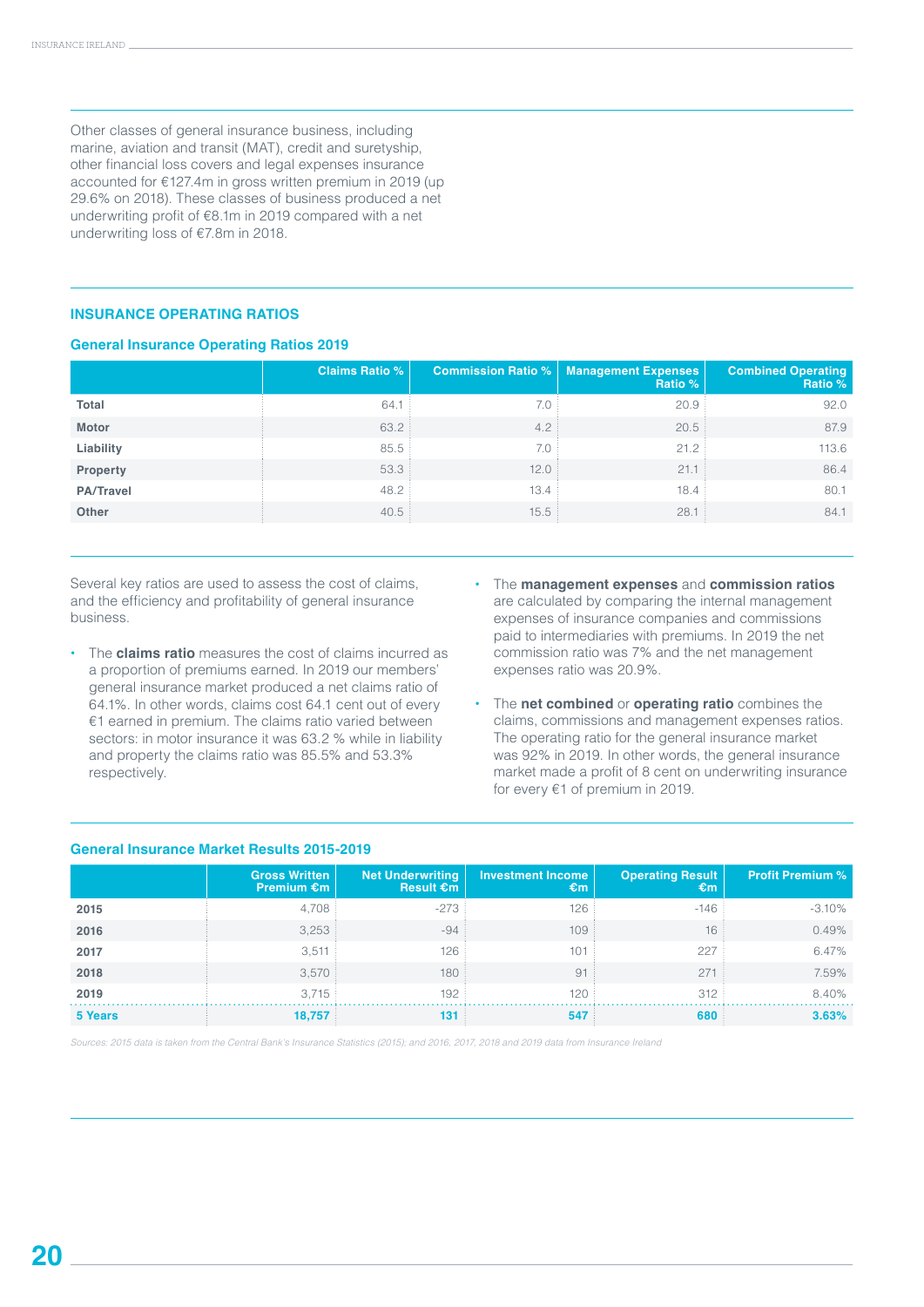The chart illustrates the net underwriting result, investment income attributable to the underwriting account and the operating result for the general insurance business market for the years 2015 to 2019. After investment income is considered, the 17 general insurers made a net operating profit of €312m in 2019.

### **Private Motor 2015-2019**

|      | Net Earned Premium €m | Net Incurred Claims Costs €m | Net Underwriting Result €m |
|------|-----------------------|------------------------------|----------------------------|
| 2015 | 619                   | 591                          | $-188.5$                   |
| 2016 | 849                   | 716                          | $-80.6$                    |
| 2017 | 989                   | 717                          | 26.0                       |
| 2018 | 1,009                 | 654                          | 98.6                       |
| 2019 | 958                   | 594                          | 118                        |

### **Private Motor 2015-2019**



The private motor market was profitable in 2019, showing a net underwriting profit of €118m.

### **Commercial Motor 2015 - 2019**

|      | Net Earned Premium €m | Net Incurred Claims Costs €m | <b>Net Underwriting Result €m</b> |
|------|-----------------------|------------------------------|-----------------------------------|
| 2015 | 262                   | 278                          | $-81$                             |
| 2016 | 299:                  | 223:                         | 6                                 |
| 2017 | 345                   | 237                          | 34                                |
| 2018 | 365:                  | 222                          | 59                                |
| 2019 | 367                   | 243                          | 35                                |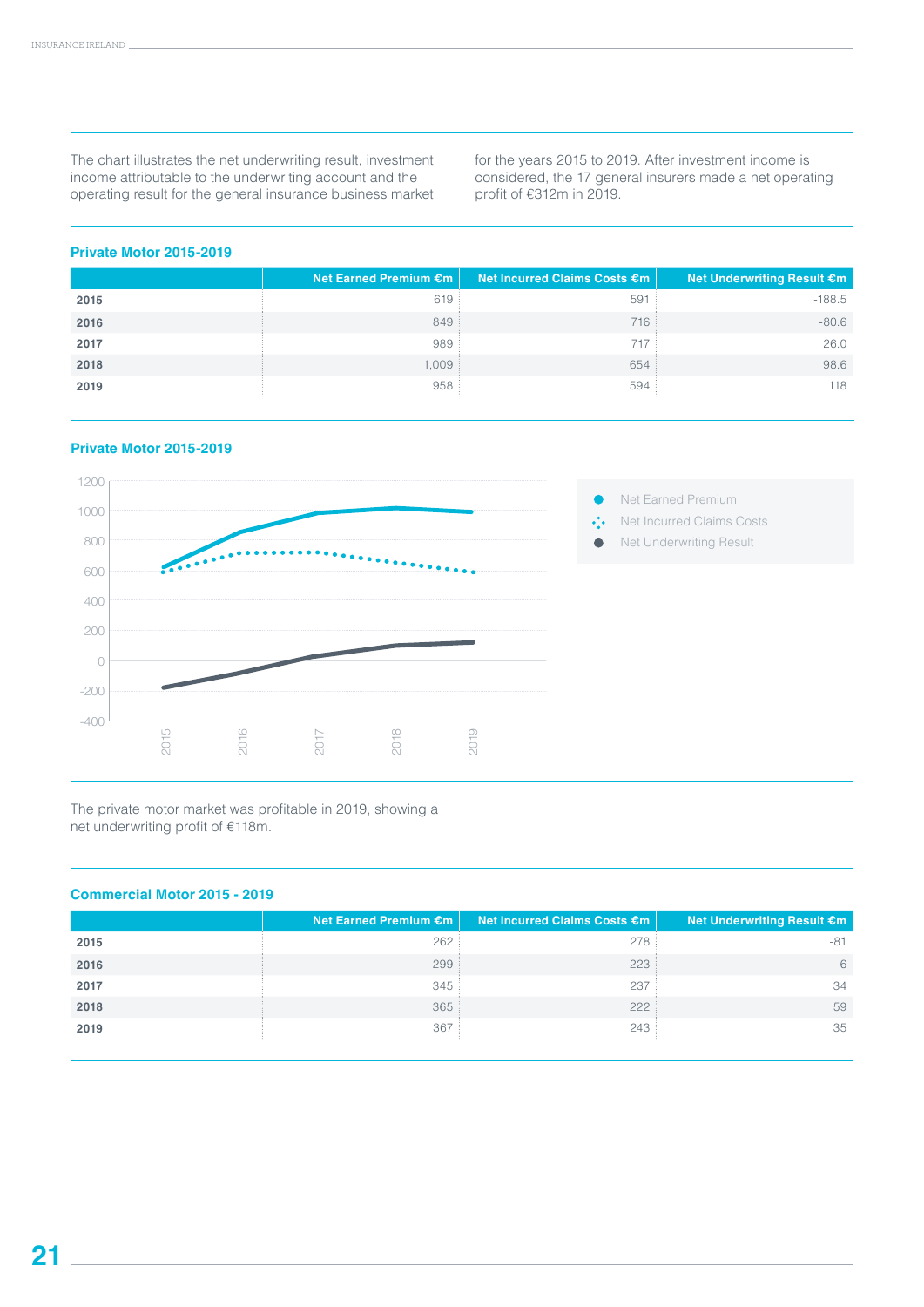



Commercial motor made a net underwriting profit of €35m in 2019 and a net underwriting profit of €53m over the five years 2015-2019.

### **Household 2015 – 2019**

|      | Net Earned Premium €m | Net Incurred Claims Costs €m | Net Underwriting Result €m |
|------|-----------------------|------------------------------|----------------------------|
| 2015 | 341                   | 180                          | 32                         |
| 2016 | 296                   | 148:                         | 38                         |
| 2017 | 303                   | 154                          | 46                         |
| 2018 | 307:                  | 164                          | 43                         |
| 2019 | 317                   | 169                          | 46                         |



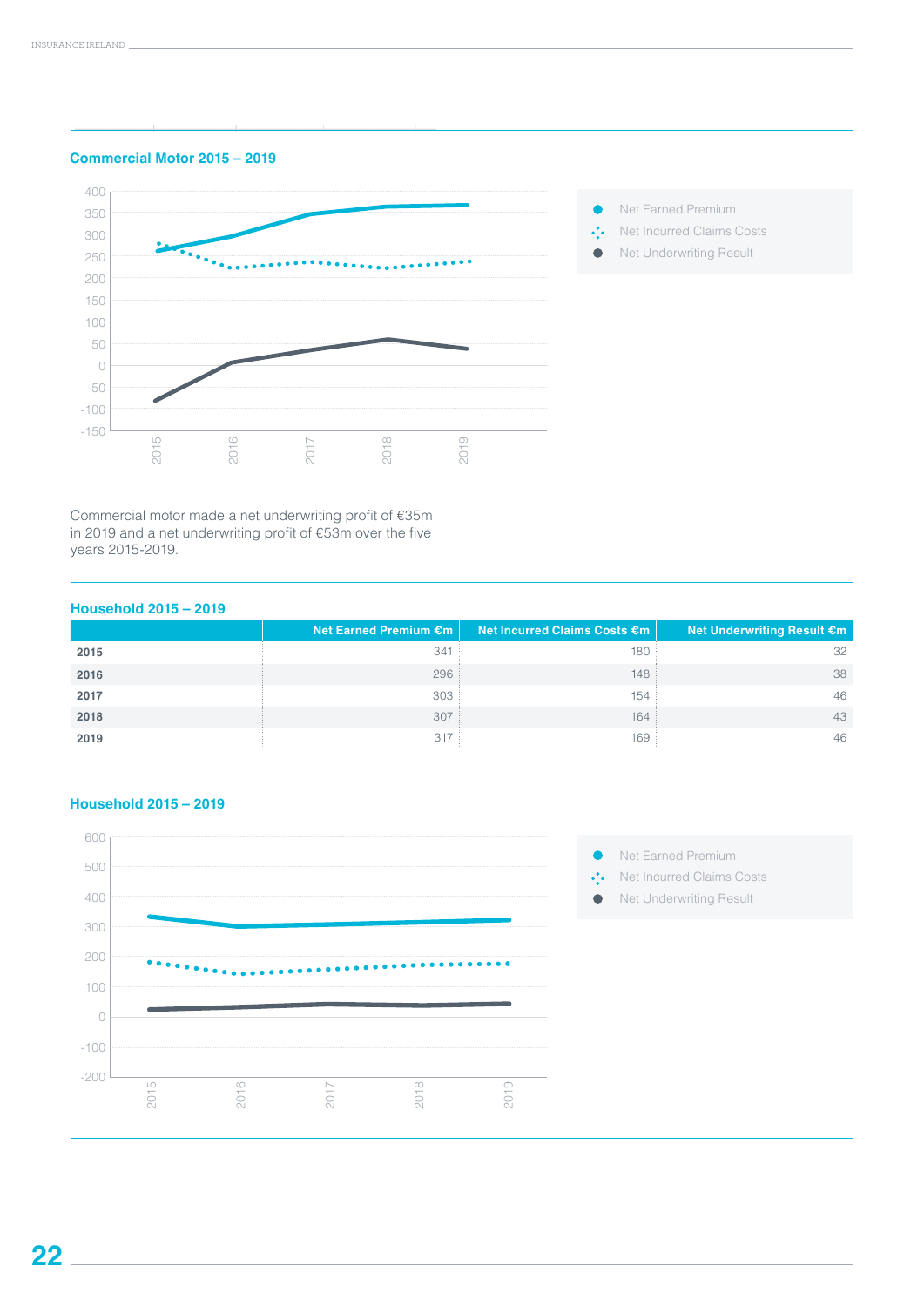The net underwriting result in household has been positive over recent years – in 2019 the net underwriting profit was in

line with the previous three years at €46m.

### **Commercial Property 2015-2019**

|      | Net Earned Premium €m | Net Incurred Claims Costs €m | Net Underwriting Result €m |
|------|-----------------------|------------------------------|----------------------------|
| 2015 | 205                   | 110                          |                            |
| 2016 | 220:                  | 92                           | 46                         |
| 2017 | 231                   | 121                          | 27                         |
| 2018 | 237                   | 117                          | 37                         |
| 2019 | 237                   | 127                          | 27                         |

### **Commercial Property 2015-2019**



As with household, the net underwriting result in commercial property has been positive over recent years with 2019 seeing a net underwriting profit of €27m.

### **Employer's Liability 2015- 2019**

|      | Net Earned Premium €m | Net Incurred Claims Costs €m | Net Underwriting Result €m |
|------|-----------------------|------------------------------|----------------------------|
| 2015 | 78                    | 178                          | $-144$                     |
| 2016 | 131                   | 191                          | $-97$                      |
| 2017 | 140                   | 133                          | $-34$                      |
| 2018 | 147                   | 155:                         | $-49$                      |
| 2019 | 150                   | 155                          | -50                        |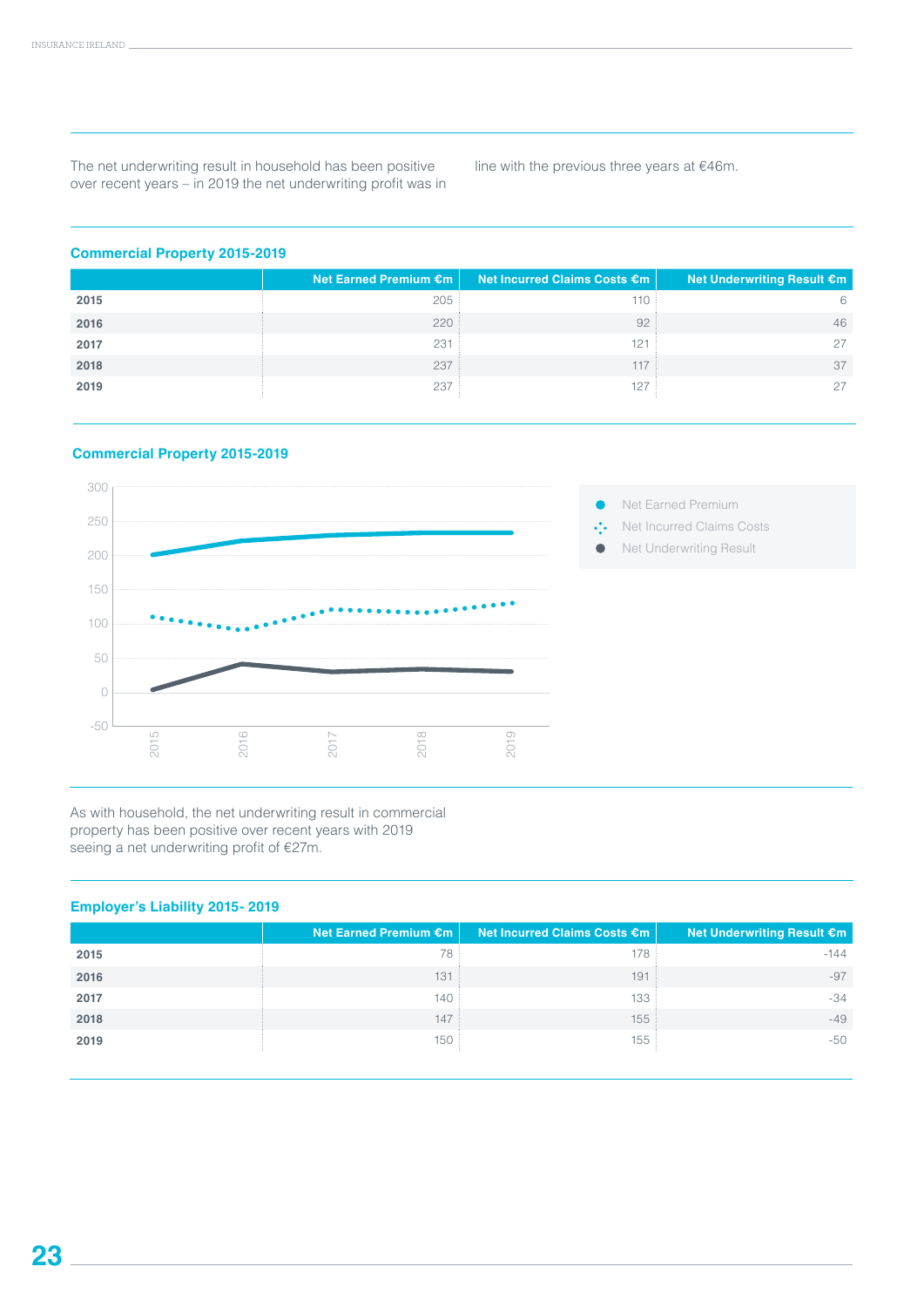### **Employer's Liability 2015- 2019**



- $\bullet$ Net Earned Premium
- $\ddot{\cdot}$ Net Incurred Claims Costs
- Net Underwriting Result  $\bullet$

There has been a net underwriting loss in employer's liability over the five years to 2019 of €374m.

### **Public Liability 2015-2019**

|      | Net Earned Premium €m | <b>Net Incurred Claims Costs €m</b> | Net Underwriting Result €m |
|------|-----------------------|-------------------------------------|----------------------------|
| 2015 | 209                   | 116                                 | 22                         |
| 2016 | 270:                  | 217                                 | $-15$                      |
| 2017 | 286                   | 227                                 | $-13$                      |
| 2018 | 309:                  | 252:                                | $-20$                      |
| 2019 | 306                   | 235                                 | $-6$                       |



### **Public Liability 2015-2019**

The public liability net underwriting result has been negative when one takes the five years 2015 – 2019 together. The net underwriting loss in 2019 was €6m.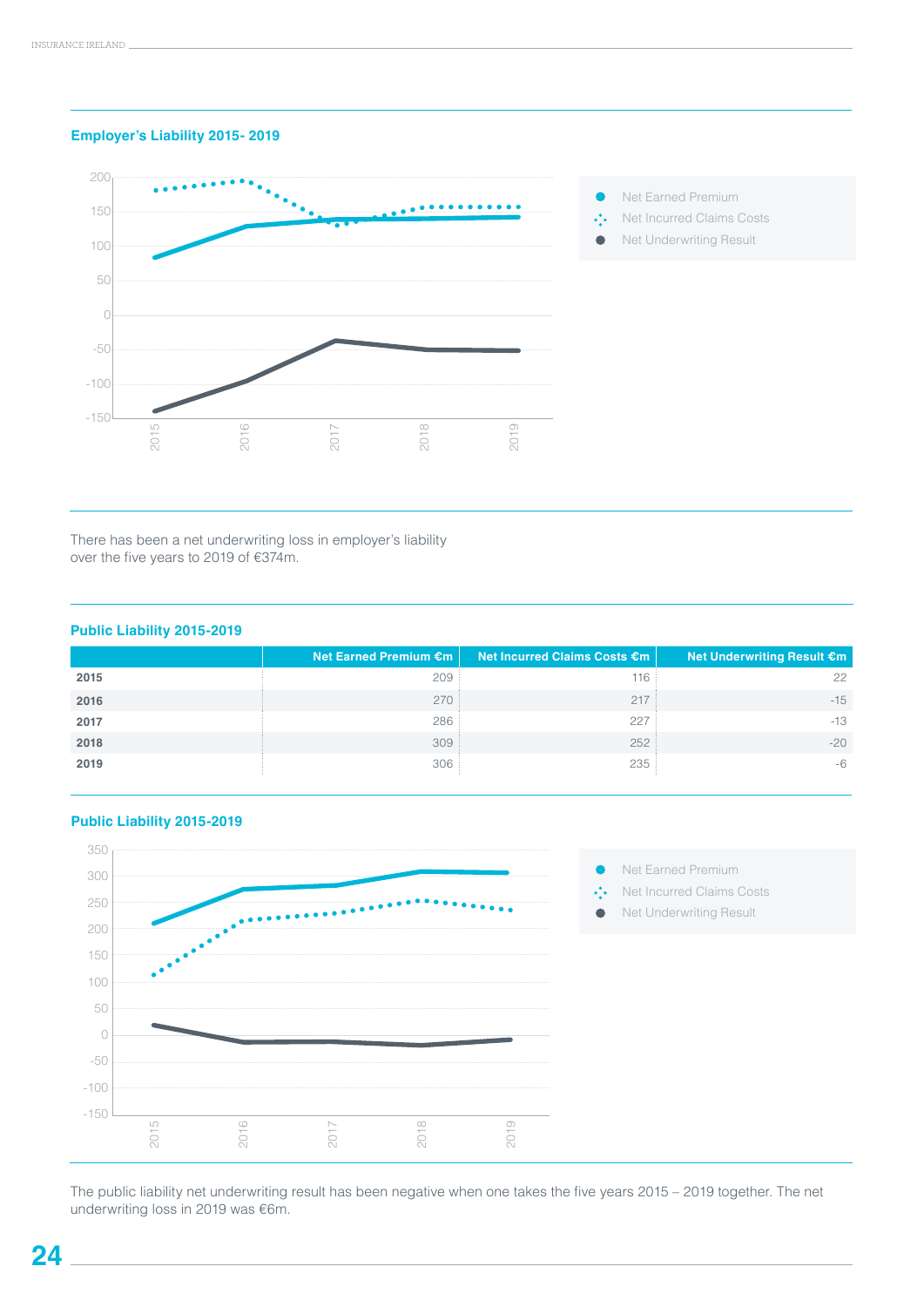|      | Net Earned Premium $\epsilon$ m | Net Incurred Claims Costs €m | Net Underwriting Result €m |
|------|---------------------------------|------------------------------|----------------------------|
| 2015 | 115:                            | 58                           | 14                         |
| 2016 | 104:                            | 54                           | 10                         |
| 2017 | 105                             | 36                           | 41                         |
| 2018 | 113:                            | 62                           | 13                         |
| 2019 | 134:                            | 60                           | 22                         |

### **Other Classes 2015 – 2019**

### **Other Classes 2015 – 2019**



Other classes of insurance include personal accident, travel, and financial loss insurances. These classes have been

profitable over the past five years with 2019 generating a net underwriting profit of €22m.

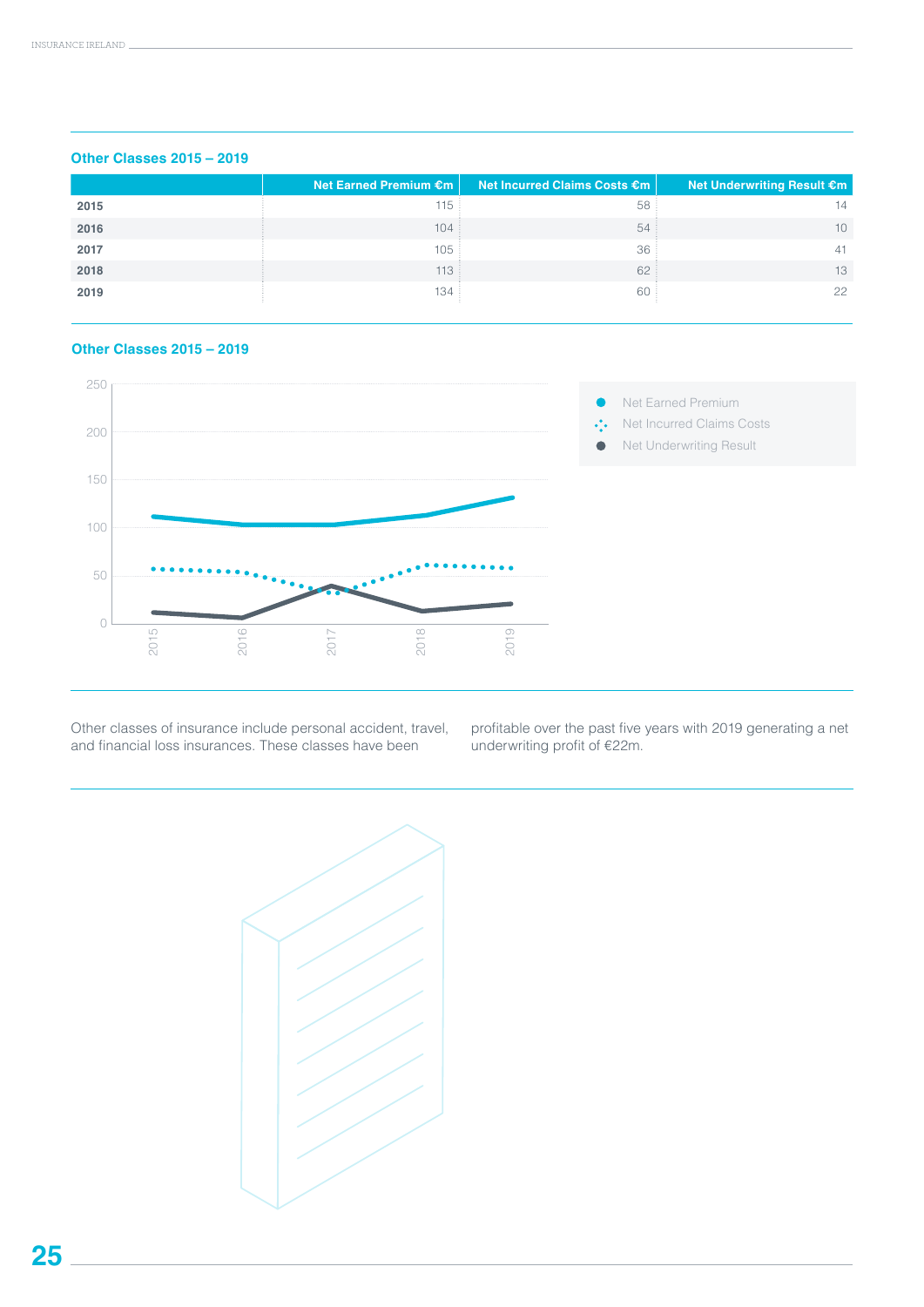| <b>Companies</b>           | <b>Motor</b>   | <b>Property</b> | <b>Liability</b> | <b>PA/Travel</b> | <b>Other Classes</b> | <b>Total</b> |
|----------------------------|----------------|-----------------|------------------|------------------|----------------------|--------------|
| <b>AIG</b>                 | 103,940        | 32,603          | 102,630          | 16,532           | 5,088                | 260,793      |
| <b>Allianz</b>             | 223,459        | 147,155         | 109,465          | 4,902            | 21,657               | 506,638      |
| <b>Amtrust</b>             | $\circ$        | 3,687           | 937              | $\circ$          | 32                   | 4,656        |
| Aviva                      | 269,929        | 144,374         | 80,426           | 4,185            | 4,923                | 503,837      |
| <b>AXA</b>                 | 535,566        | 102,166         | 11,359           | 2,887            | $0 \cdot$            | 651,978      |
| Chubb                      | 8,247          | 31,799          | 44,519           | 35,668           | 52,712:              | 172,945      |
| <b>DeCare</b>              | $\circ$        | $\circ$         | $\circ$          | 7,838            | 0:                   | 7,838        |
| <b>Ecclesiastical</b>      | $\circ$        | 8,765           | 6,272            | 112              | 741                  | 15,890       |
| <b>FBD</b>                 | 182,586        | 107,399         | 74,690           | 5,387            | 0:                   | 370,062      |
| Hiscox                     | $\bigcirc$     | 10,878          | 14,284           | $\bigcirc$       | 17,995:              | 43,157       |
| <b>Irish Public Bodies</b> | 9,627          | 28,674          | 115,296          | 1,829            | 3,795:               | 159,221      |
| <b>Liberty Insurance</b>   | 200,736        | 31,447          | 9,123            | $\circ$          | 268:                 | 241,574      |
| <b>MAPFRE</b>              | $\overline{0}$ | $\circ$         | $\circ$          | 18,898           | 7,004:               | 25,902       |
| <b>RSA</b>                 | 195,611        | 117,907         | 52,405           | 4,560            | 3,238:               | 373,721      |
| <b>SureStone</b>           | $\overline{0}$ | 7,418           | 2,866            | $\circ$          | 5:                   | 10,289       |
| <b>Travelers</b>           | 9,163          | 15,677          | 19,169           | $\overline{0}$   | 138:                 | 44,147       |
| Zurich                     | 134,227        | 118,157         | 59,085           | 831              | 9,762:               | 322,062      |
| Total                      | 1,873,091      | 908,106         | 702,526          | 103,629          | 127,358:             | 3,714,710    |

### **Insurance Ireland General Members' Gross Written Premium 2019\***

*\* excludes health insurance*

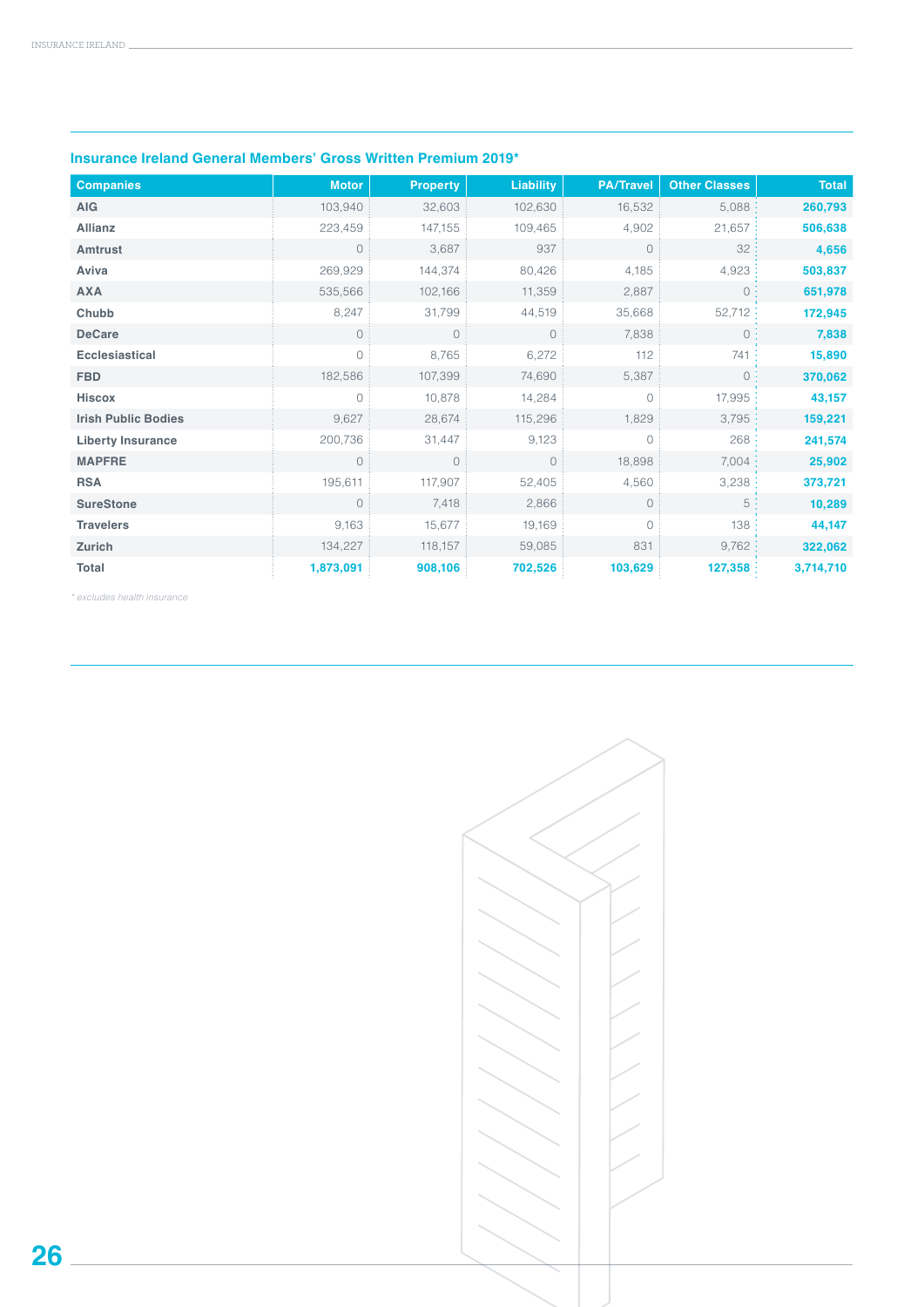# **International Market**

### 2015– 2019

### **2019 Key International Life Statistics (in €m)**

|              | <b>Annual Premium (1)</b> | Single Premium (2) | A.P.E. (1) + 10% of (2) |
|--------------|---------------------------|--------------------|-------------------------|
| ⊹ EU         | 1.136.6                   | 15,028.7           | 2,639.5                 |
| Non EU       | 7.9 :                     | 535.3:             | 61.4:                   |
| <b>Total</b> | 1,144.5                   | 15,564.0           | 2,700.9                 |

Most of the international premium income is new single premium income. In 2019, the figure for Insurance Ireland's international life members was €15,564m which is an increase of 3% on last year's figure of €15,153m. Annual

premium income for 2019 was €1,144.5m. This is a 164% increase on the figure for 2018 of €433.4m.

### **Market Trends (2015 – 2019)**



Over the five-year period from 2015-2019, single premium business has reduced from €20,583m in 2015 to €15,564m in 2019. Annual premium income increased from €296,477m to €1,144,489m over the same period.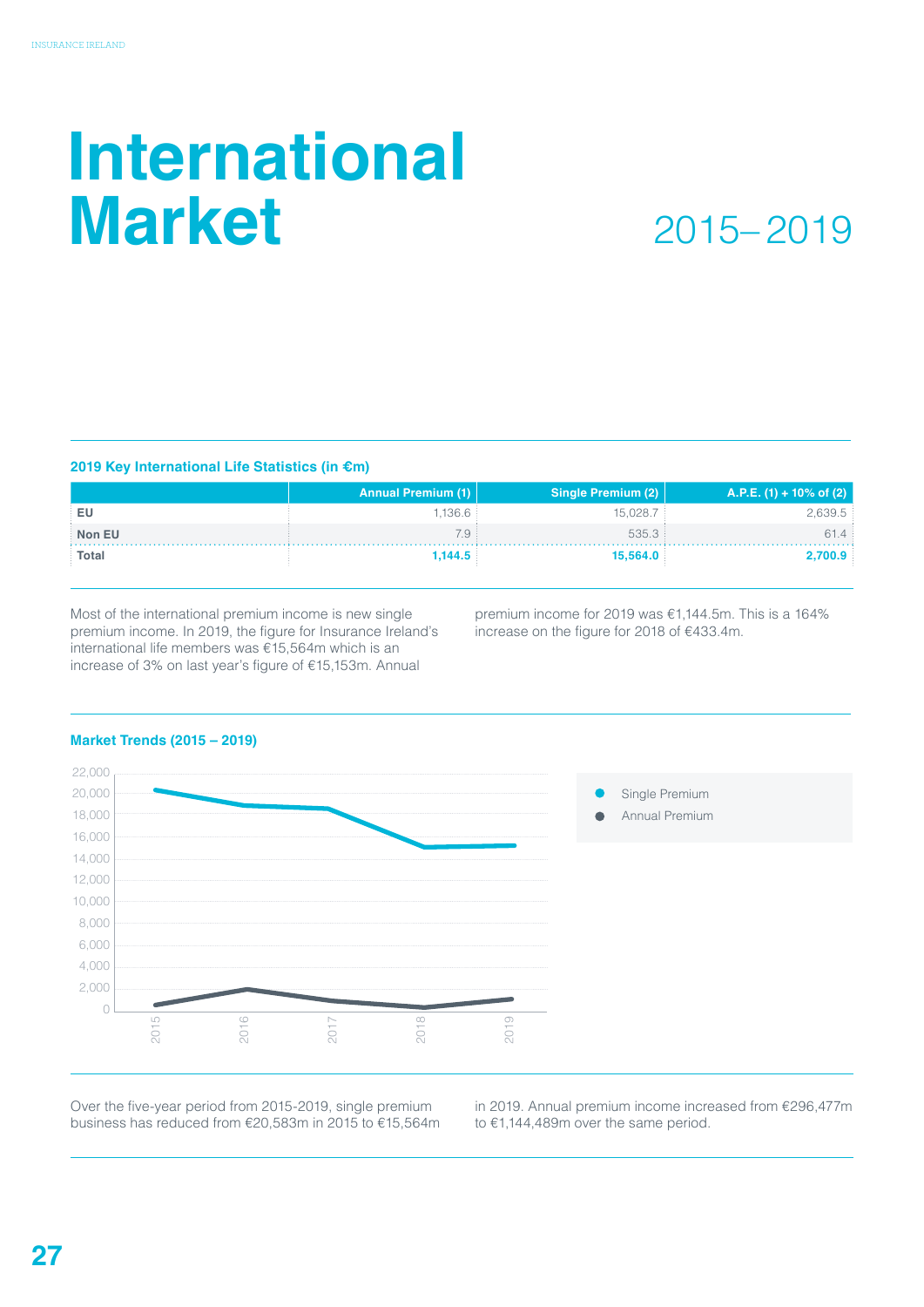| <b>Country of</b><br><b>Business*</b> | <b>Single Premiums</b>                                                                           | <b>Regular Premiums</b> |
|---------------------------------------|--------------------------------------------------------------------------------------------------|-------------------------|
| <b>Austria</b>                        | $\circ$                                                                                          | $\circ$                 |
| <b>Belgium</b>                        | 19,410                                                                                           | 51                      |
| <b>Bulgaria</b>                       | 4,948                                                                                            | 11,315                  |
| <b>Cyprus</b>                         | 27,603                                                                                           | 40,384                  |
| <b>Czech Republic</b>                 | 29,199                                                                                           | 41,854                  |
| <b>Denmark</b>                        | $\circ$                                                                                          | $\mathbf 0$             |
| <b>Estonia</b>                        | $\circ$                                                                                          | $\circ$                 |
| <b>Finland</b>                        | 120,383                                                                                          | 12,323                  |
| <b>France</b>                         | 267,976                                                                                          | 185,420                 |
| Germany                               | 166,842                                                                                          | 96,162                  |
| Greece                                | $\circ$                                                                                          | $\circ$                 |
| Hungary                               | 61,989                                                                                           | 12,765                  |
| Ireland                               | $-4,471$                                                                                         | 20,704                  |
| Italy                                 | 11,347,625                                                                                       | 105,775                 |
| Latvia                                | $\circ$                                                                                          | 11                      |
| Lithuania                             | 138                                                                                              | 79                      |
| Luxembourg                            | 16,690                                                                                           | 39                      |
| <b>Malta</b>                          | 126,392                                                                                          | 74                      |
| <b>Netherlands</b>                    | $\circ$                                                                                          | 2,665                   |
| Poland                                | $\overline{0}$                                                                                   | $\circ$                 |
| Portugal                              | 27,910                                                                                           | 75,694                  |
| Romania                               | 20,852                                                                                           | 39,789                  |
| Slovekia                              | 38,520                                                                                           | 73,075                  |
| Slovania                              | $\circ$                                                                                          | $\circ$                 |
| Spain                                 | 193,394                                                                                          | 106,118                 |
| Sweden                                | 774,797                                                                                          | 2,589                   |
| <b>United Kingdom</b>                 | 1,788,507                                                                                        | 309,677                 |
| <b>Total EU</b>                       | 15,028,704                                                                                       | 1,136,563               |
| <b>Rest of Europe (non-EU)</b>        | 353,624                                                                                          | 1                       |
| <b>Rest of World</b>                  | 181,702                                                                                          | 7,926                   |
| <b>TOTAL</b>                          | 15,564,030<br>Note: Country of Business should be taken as country of residence of policyholder. | 1,144,490               |

**International Life Companies - Country of Business Analysis of New Business Premiums for Year Ending 31/12/2019 (in €'000)**

The top two countries for single premium business were Italy and the United Kingdom. EU countries made up 97% of total single premium and 99% of total regular premium.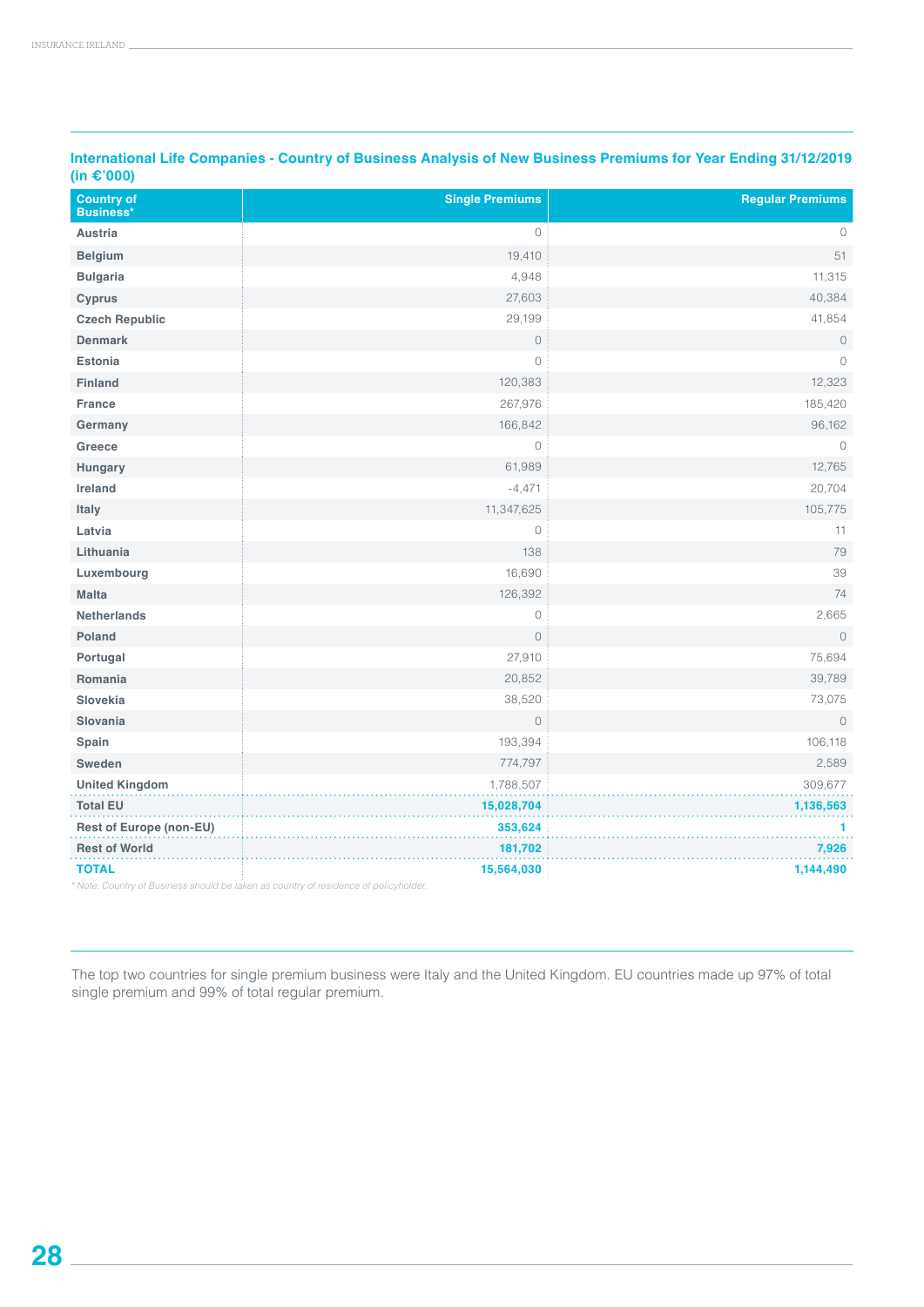



**Total: 16,708,518**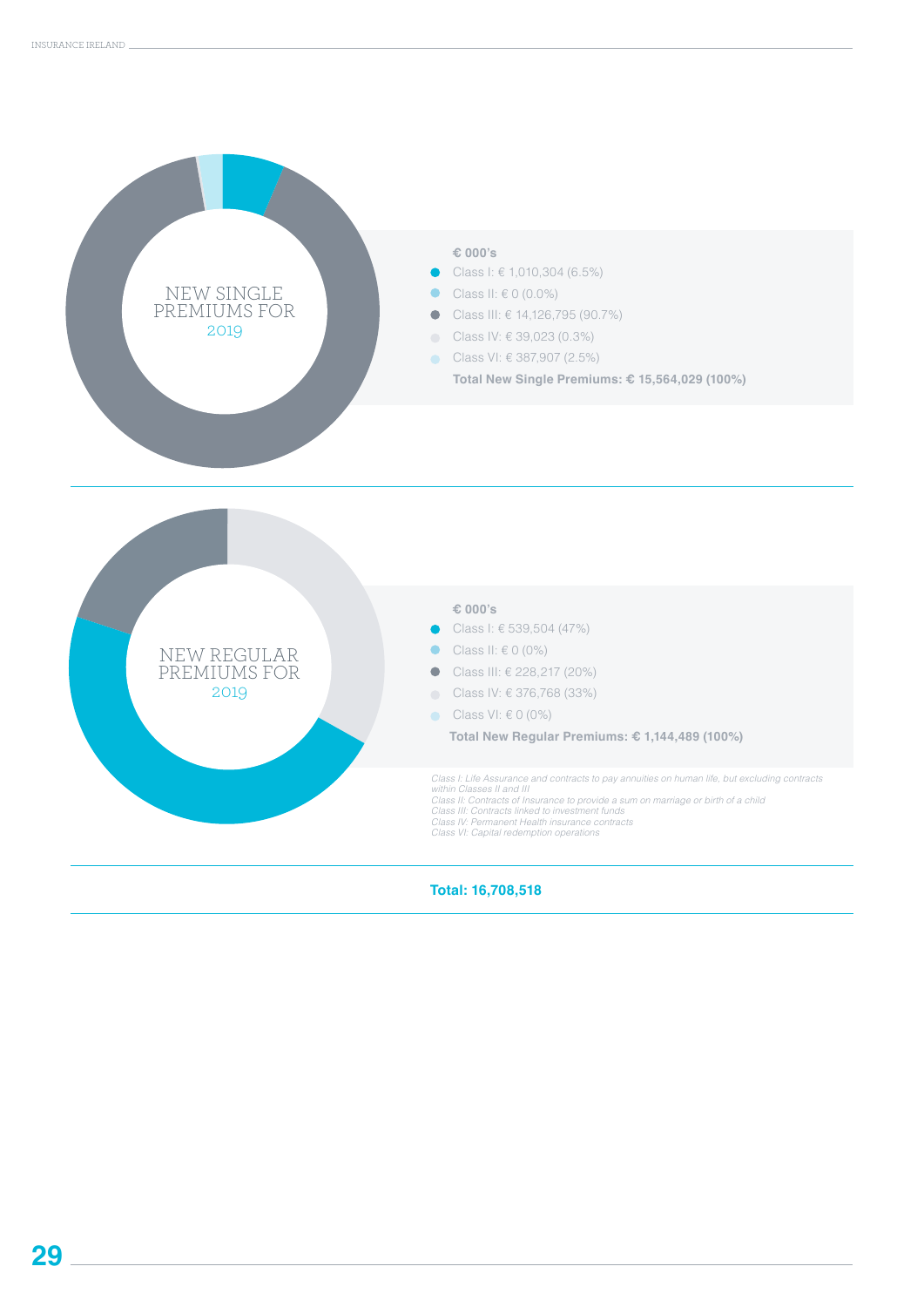| <b>Companies</b>                                    | Annual Premiums € 000's | Single Premiums € 000's | Total $\epsilon$ 000's |
|-----------------------------------------------------|-------------------------|-------------------------|------------------------|
| <b>Allianz Global Life</b>                          | 2,349                   | 676,202                 | 678,551                |
| <b>AXA MPS Financial Ltd</b>                        | 18,297                  | 1,511,126               | 1,529,423              |
| <b>Canada Life Assurance Europe</b>                 | 89,020                  | 165,598                 | 254,618                |
| <b>Darta Saving Life Assurance</b>                  | 19,402                  | 2,961,787               | 2,981,189              |
| FIL Life Insurance (Ireland)                        | 7,763                   | 60,046                  | 67,809                 |
| Intesa Sanpaolo Life                                | 2,289                   | 4,868,449               | 4,870,738              |
| <b>MetLife Europe</b>                               | 921,180                 | 325,186                 | 1,246,366              |
| <b>Octium Life</b>                                  | $\overline{0}$          | 145,808                 | 145,808                |
| <b>Prudential International Assurance (Ireland)</b> | 2,602                   | 1,264,858               | 1,267,460              |
| Quilter International Ireland*                      | $\overline{0}$          | 479,538                 | 479,538                |
| <b>SEB Life International</b>                       | 3,912                   | 834,704                 | 838,616                |
| <b>St. James's Place International</b>              | 38,304                  | 741,455                 | 779,759                |
| <b>Utmost PanEurope</b>                             | 31,106                  | 673,087                 | 704,193                |
| <b>Vera Financial</b>                               | 3                       | 785,297                 | 785,300                |
| <b>Zurich Life International Assurance</b>          | 8,262                   | 70,888                  | 79,150                 |
| <b>Total</b>                                        | 1,144,489               | 15,564,029              | 16,708,518             |

### **Insurance Ireland International Life Members' New Business Figures 2019**

*\* previously called 'Aegon Life Ireland'*